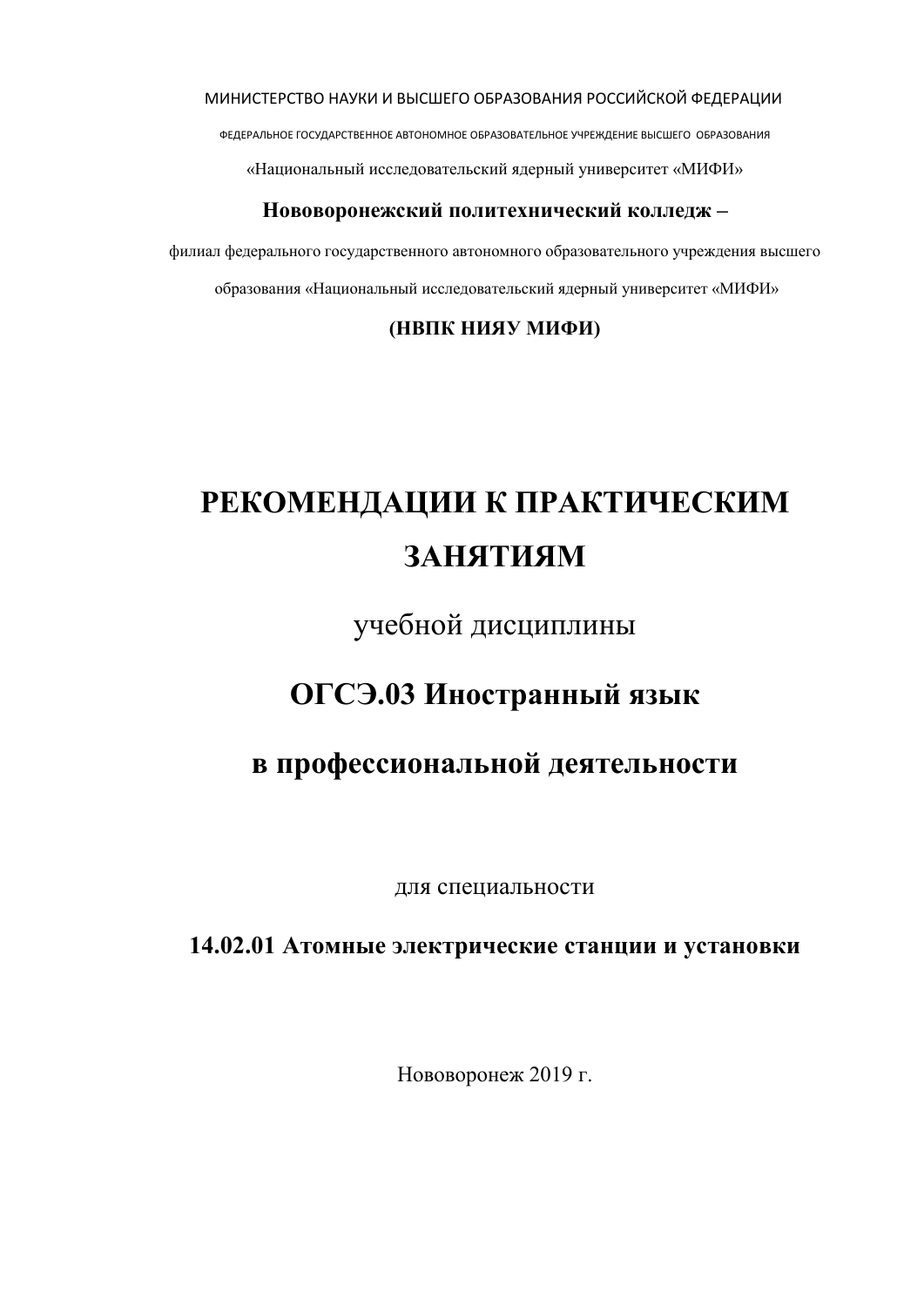Рекомендации к практическим занятиям по английскому языку носят контрольно-обучающий характер. Задания предназначены для проверки и развития грамматических навыков, лексического запаса и навыков чтения и перевода студентов специальности 14.02.01 Атомные электрические станции и установки.

Упражнения способствуют закреплению навыков использования различных лексико-грамматических структур и выявляют умение студента извлекать информацию из прочитанного текста по специальности на английском языке. Перед выполнением контрольных работ рекомендуется повторить грамматический материал и ответить на вопросы для контроля грамматических ЗУН. При выполнении контрольных заданий к тексту следует обращать внимание на специфический перевод технических терминов, явление конверсии и эмфатические конструкции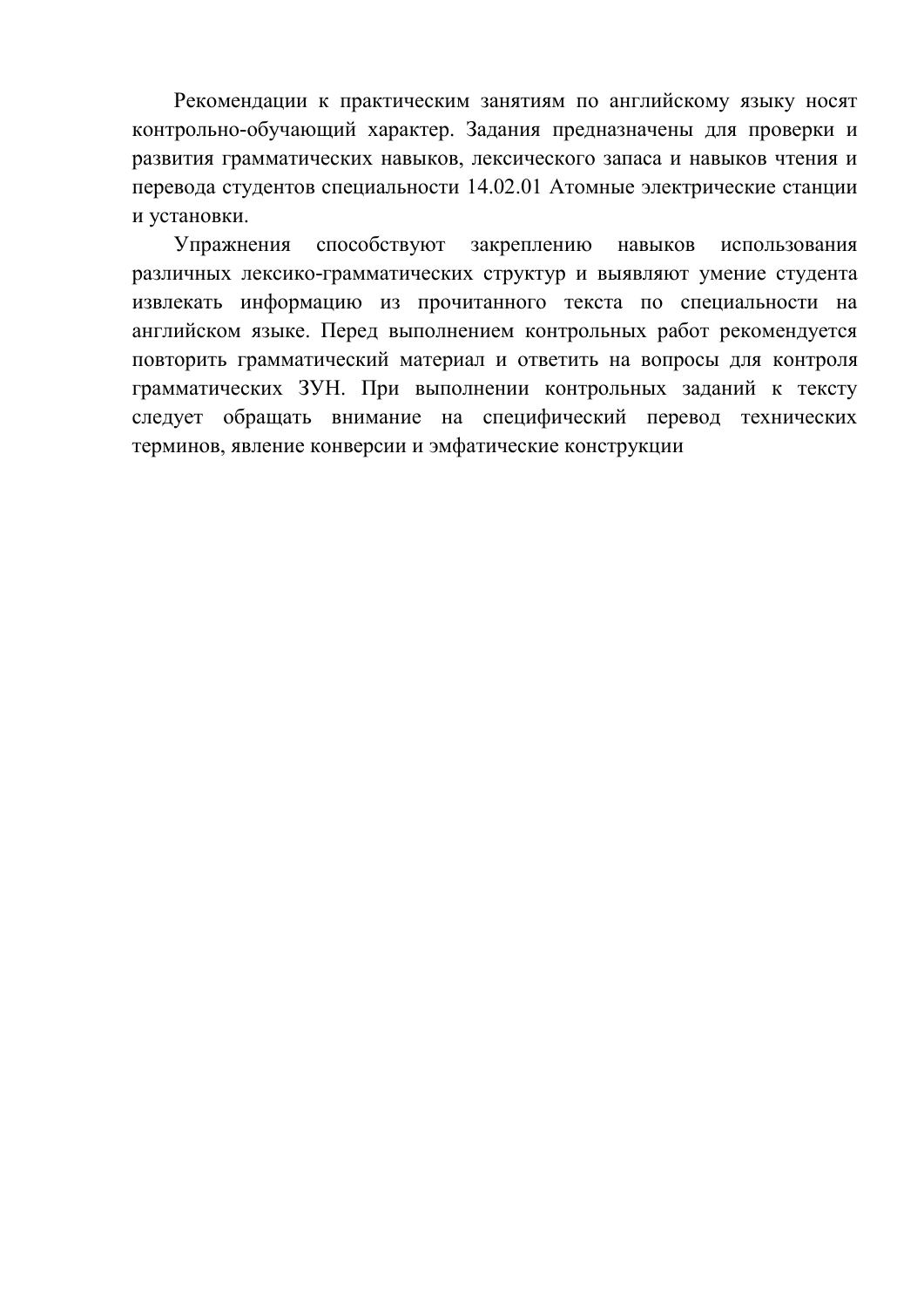# **Electric Motors**

**1.** a) Cover the right column and read the English words. Translate them into

| 3. Give the Russian for: |  |
|--------------------------|--|
| magnet pole              |  |
| different conduit        |  |

machine ratings \_\_\_\_\_\_\_\_ . \_\_\_\_\_\_\_\_\_\_\_\_\_\_\_\_\_\_\_\_\_\_ ---

Russian and check your translation.

b) Cover the left column and translate the Russian words back into English.

| conditi | условие                                                       |
|---------|---------------------------------------------------------------|
| on      | завод                                                         |
| plant   | полюс                                                         |
| pole    | вращение, момент вращения бедный, плохой (заводская) табличка |

2. Read the words and put down their Russian equivalents. Then translate them back into English.

rated torque

service life\_\_\_\_\_\_\_\_\_\_\_\_\_\_\_\_\_\_\_\_\_\_\_\_\_\_\_\_\_\_\_ -- poor operation\_\_\_\_\_\_\_\_ . \_\_\_\_\_\_\_\_\_\_\_\_\_ .----------

4. Form adjectives and adverbs. Translate them into Russian.

|          | $use -$                                  |  |
|----------|------------------------------------------|--|
|          |                                          |  |
|          | $b. care - careless _______$ ----------- |  |
|          | $\text{use}$ -                           |  |
|          |                                          |  |
| $wire -$ |                                          |  |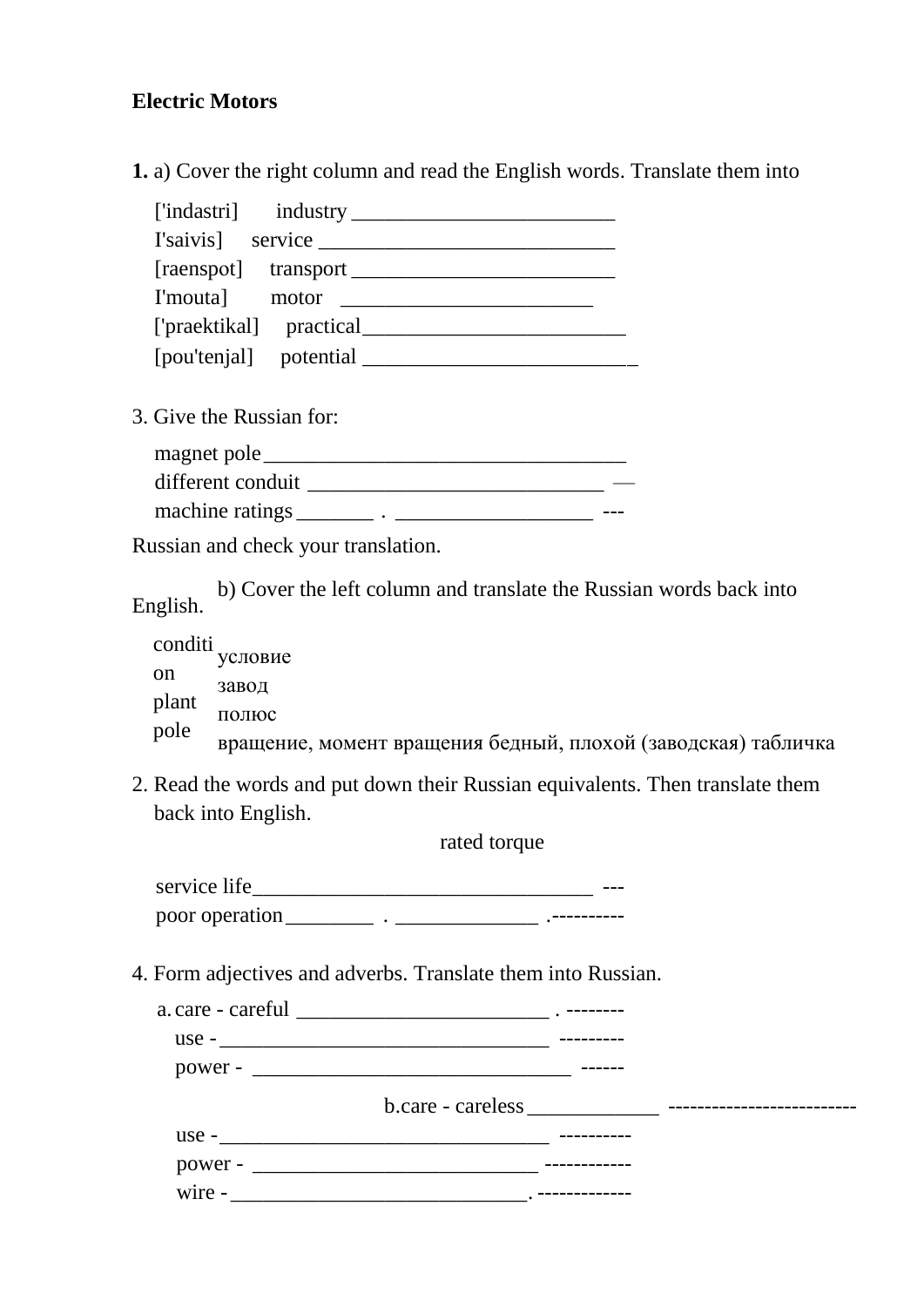| c.normal<br>– normally | ----------------------------- |
|------------------------|-------------------------------|
|------------------------|-------------------------------|

| practical - |  |  |
|-------------|--|--|
| potential - |  |  |
| abnormal-   |  |  |
| poor -      |  |  |

#### 5. Answer these questions:

- 1. What types of magnets are used in heavy industry?
- 2. How long is motors' service life under normal conditions?
- 3. Are motors used in every branch of industry?
- 4. What are the main types of motors in use nowadays?

#### Electric Motors

Motors are used for converting different forms of energy into mechanical energy.

The main part of a motor is a coil or armature. The armature is placed between the poles of a powerful magnet. When a motor is put

into operation current starts flowing through the coil (armature) and the armature starts rotating.

Electric motors are used practically in every branch of industry, transport, and agriculture. Naturally, they are produced in many different designs. They are used in industrial plants, and operate under different conditions.

Each motor is supplied with a nameplate which bears machine ratings: output power, voltage, the rated current, the starting current, the power factor, the efficiency, and the rated torque.

These motor ratings should be taken into consideration since they are necessary for the users. On them depends the length of motors' service life, which is normally equal to about 10 years, provided that the operating conditions are normal. Naturally, under abnormal conditions the service life becomes much shorter: motors operate poorly and may have different faults.

6. Complete the sentences using the correct variant:

| 1. Motors are used      | a) for transmitting energy. |
|-------------------------|-----------------------------|
|                         | b) for converting energy.   |
| 2. Motor's main part is | a) the frame.               |
|                         | b) the armature.            |
|                         | c) the stator.              |

3.The armature is placed a) between the poles of the magnet.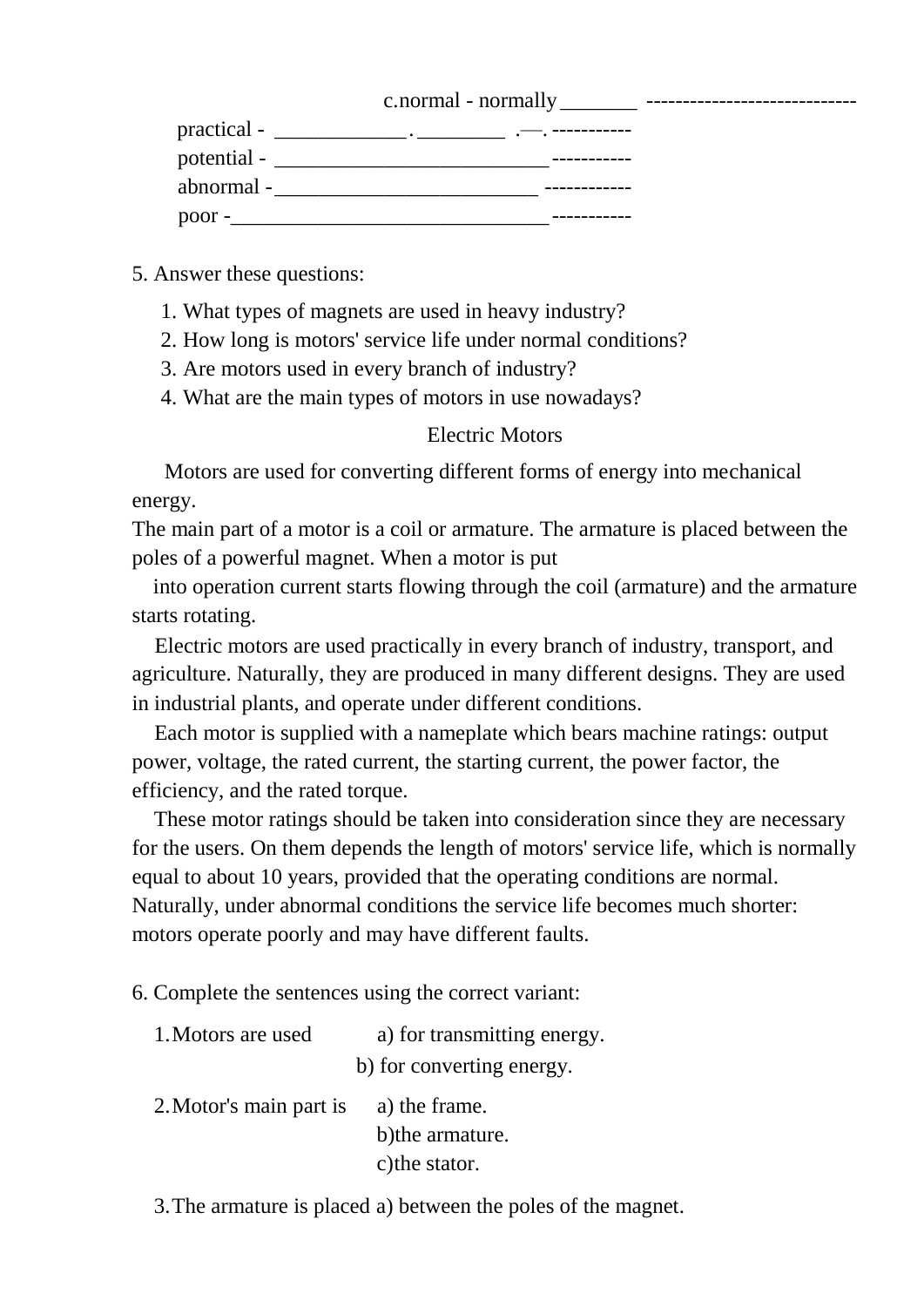b) about the poles of the magnet.

4.Motors' service life becomes a) under normal conditions, shorter b) under abnormal conditions.

5.Faulty motors operate a) normally.

b) poorly.

7. Answer these questions. Use them in a talk with your groupmate:

- 1. What are motors used for?
- 2. What is the motor's main part?
- 3. Where is the armature placed?
- 4. What ratings does the nameplate of a motor bear?
- 5. Under what conditions does a motor operate normally (poorly)?
- 8. Read about energy resources of today. Write three questions about the text and ask your groupmate to answer them.

## Energy Resources of Today

People are energy-rich today. Solar energy is considered to be a potentially limitless source of clean energy. The waters of the world contain potential fuel in the form of a special isotope of hydrogen - deuterium. It is sufficient to power fusion reactors for thousands of years.

## **Faults of Motors and Ways of Their Repair**

- 1. a) Cover the right column and read the English words. Translate them into Russian and check your translation.
	- b) Cover the left column and translate the Russian words back into English.

To repair- ремонтировать Brush- щетка Gap- зазор, люфт repair slow (adj) Spark- искра Speed- скорость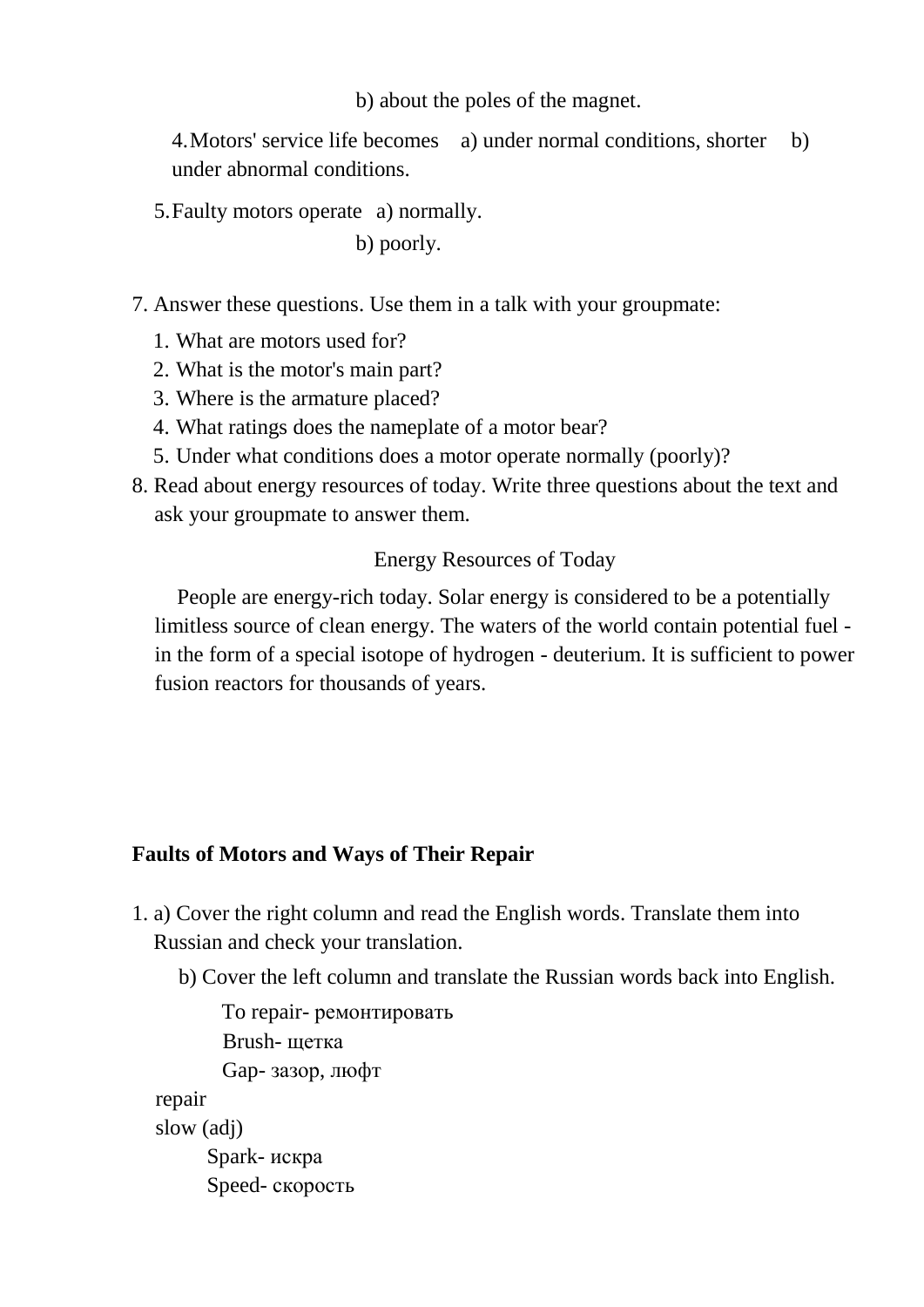Noise- шум Slow- медленный Excessive- избыточный Check- проверка to adjust- регулировать, подгонять Read the words and put down their Russian equivalents: ['komju:teit9] commutator \_\_\_\_\_\_\_\_\_\_\_ ['steita) stator\_\_\_\_\_\_\_\_\_\_\_\_\_\_\_\_\_\_ ['routa] rotor ['kontaekt] [kan'taekt] [prouses] **3.** Put down the verbs corresponding to the given nouns and translate them: 4. Put down the Russian equivalents of these word combinations. Translate them back into English (orally). air gap brush sparks \_\_\_\_\_\_\_\_\_\_\_\_\_\_\_\_\_\_\_\_\_\_\_\_\_\_\_\_\_ slow speed excessive speed safety devices 6. Answer these questions 7. What do motors' faults result from? 8. Are there any faults that can be ignored? 1. What makes motors' service life shorter? 2. What does voltage supply stop result in? 3. What processes show the (dis)advantages of devices? 6. Are the words: spark, short, slow, brush, fault, load, test nouns? Are they verbs? Translate the sentences into Russian: 1. New motors are given a no-load and under a load tests. 2. When the motor is tested it should produce no abnormal noise. 3. In case this noise appears the motor must be disconnected. mtact to  $)$  $t$ echle $ck$ spar brus

- 4. This generator must be checked; one should give it a test.
- 5. The motor's brushes seem to be sparking. Can you see the sparks?
- 6. The windings of the coil are shorted. I have detected a short in the windings.
- 7. The armature rotates slowly; let's check it up!
- 8. The speed of rotation is too excessive; it must be slowed down.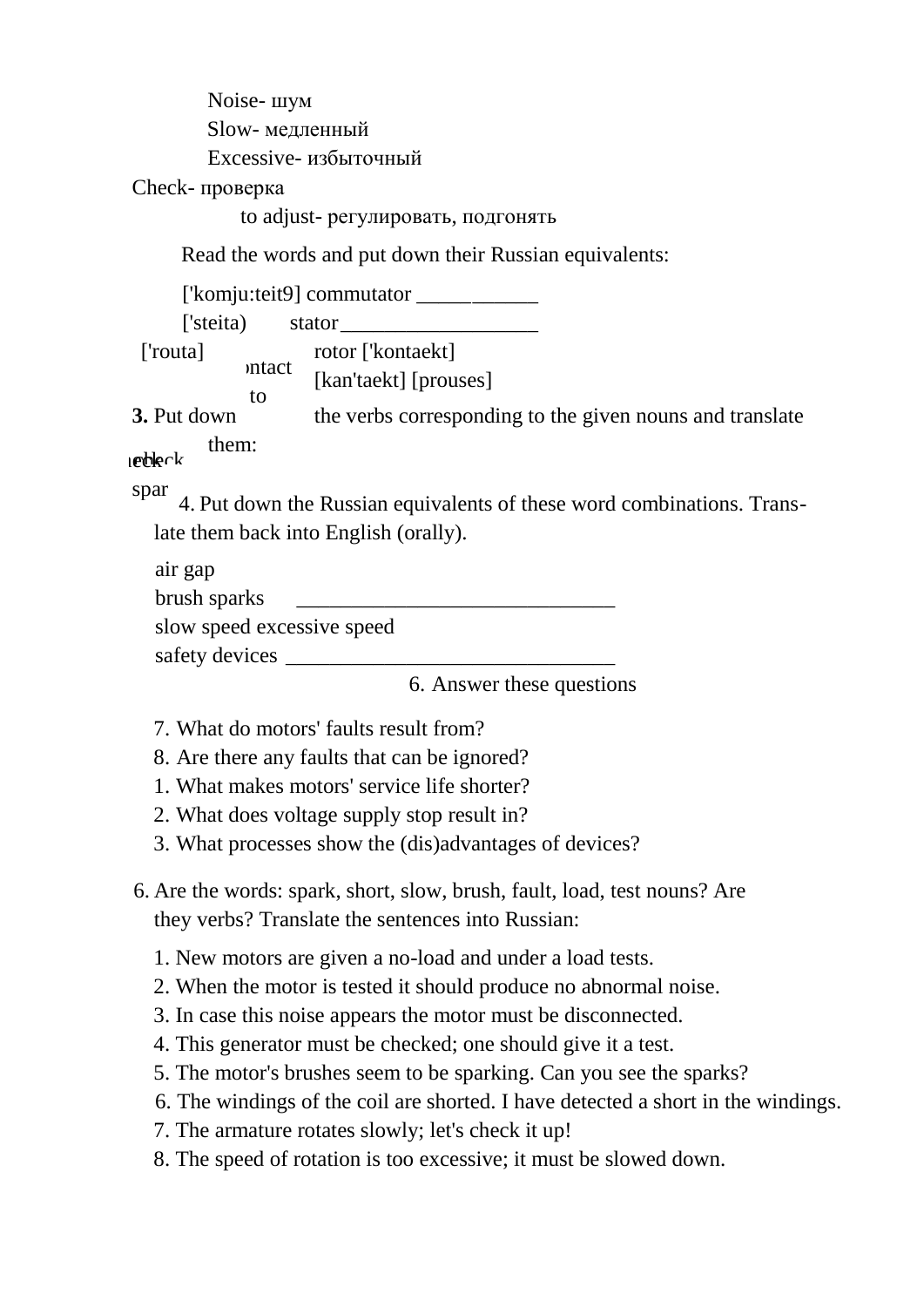9. In case the rotor brushes against the stator, the motor operates slowly. The faulty brushes should be replaced.

## Faults of Motors and Ways of Their Repair

Motors may have different faults. A faulty motor does not start, or, when it is started, it operates at an excessive speed.

Its brushes may spark and its windings and the commutator may be overheated and burnt. Besides, a motor may produce an abnormal noise, etc. All these and other faults should be detected and repaired.

In case the motor does not start it may have different faults (see the table):

| <b>Possible causes of faults</b>            | <b>Ways of repair</b> |  |
|---------------------------------------------|-----------------------|--|
| 1. Fuses are faulty.                        | 1. Replace the fuses. |  |
| 2. Motor is overloaded.                     | 2. Reduce motor       |  |
|                                             | load.                 |  |
| 3. Circuit in armature winding              | 3. Repair the         |  |
| has an open.                                | armature winding.     |  |
| In case the motor, when started, stops:     |                       |  |
| 1. Rheostat is shorted.                     | 1. Check the rheostat |  |
|                                             | and repair it.        |  |
| 2. Rheostat switches from one               | 2. Slow down          |  |
| position to another.                        | operation of rheostat |  |
|                                             | handle.               |  |
| Brushes may spark in case:                  |                       |  |
| 1. Motor is overloaded.                     | 1. Reduce the load    |  |
|                                             | and remove overload.  |  |
| 2. Brushes are in poor                      | 2. Replace the        |  |
| condition.                                  | brushes.              |  |
| 3. Pressure is low.                         | 3. Adjust the         |  |
|                                             | pressure.             |  |
| 4. Pressure is excessive.                   | 4. Adjust the         |  |
|                                             | pressure.             |  |
| In case the armature winding is overheated: |                       |  |
| 1. Motor is overloaded.                     | 1. Remove the         |  |
|                                             | overload.             |  |
| 2. Ventilation fails to operate             | 2. Check for slowing  |  |
| properly.                                   | down the speed of the |  |
|                                             | motor.                |  |
| In case of abnormal motor speed:            |                       |  |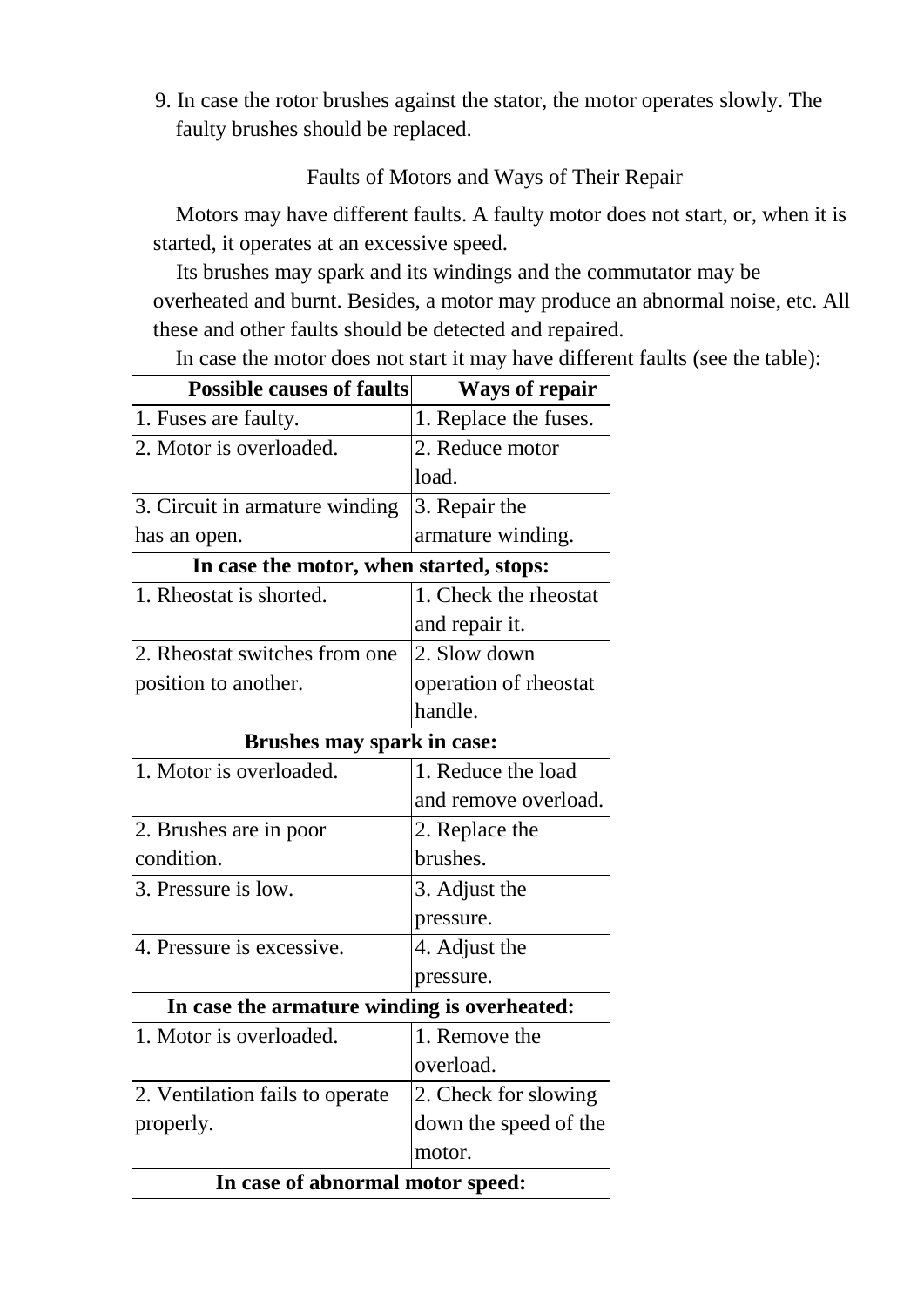| 1. Motor is overloaded.               | 1. Reduce the load.    |  |
|---------------------------------------|------------------------|--|
| 2. Rotor circuit has poor             | 2. Repair the shorting |  |
| contact.                              | mechanism.             |  |
| In case rotor brushes against stator: |                        |  |
| Rotor brushes against stator.         | Adjust air gap.        |  |

| <b>Circuit components</b>                  | <b>Symbols</b> |
|--------------------------------------------|----------------|
| Electric energy source                     |                |
| D.c. generator                             |                |
| D.c. motor                                 |                |
| Chemical power source (primary or storage) |                |
| cell)                                      |                |
| Electric lamp                              |                |
| Electric connection, removable and         |                |
| permanent                                  |                |
| Switches, single- and double-pole          |                |
| switches                                   |                |
| Fuse                                       |                |
| Load, resistor                             |                |
| Safety earthing system                     |                |
| Rheostat, or variable resistor             |                |
| Transformer, air-core T,                   |                |
| iron-core T                                |                |
| Capacitor, fixed C, variable C             |                |

Complete the sentences using the correct variant:

- 1. A motor with a fault a) operates normally. b) operates poorly.
- 2. Motor brushes spark in case a) they are in normal conditions. b) they are in poor conditions.
- 3.Burnt commutator should be a) replaced.

b) repaired.

4.Brushes may spark in case a) pressure is low.

b) pressure is excessive.

5.Air gap is adjusted in case a) the rotor brushes against the stator.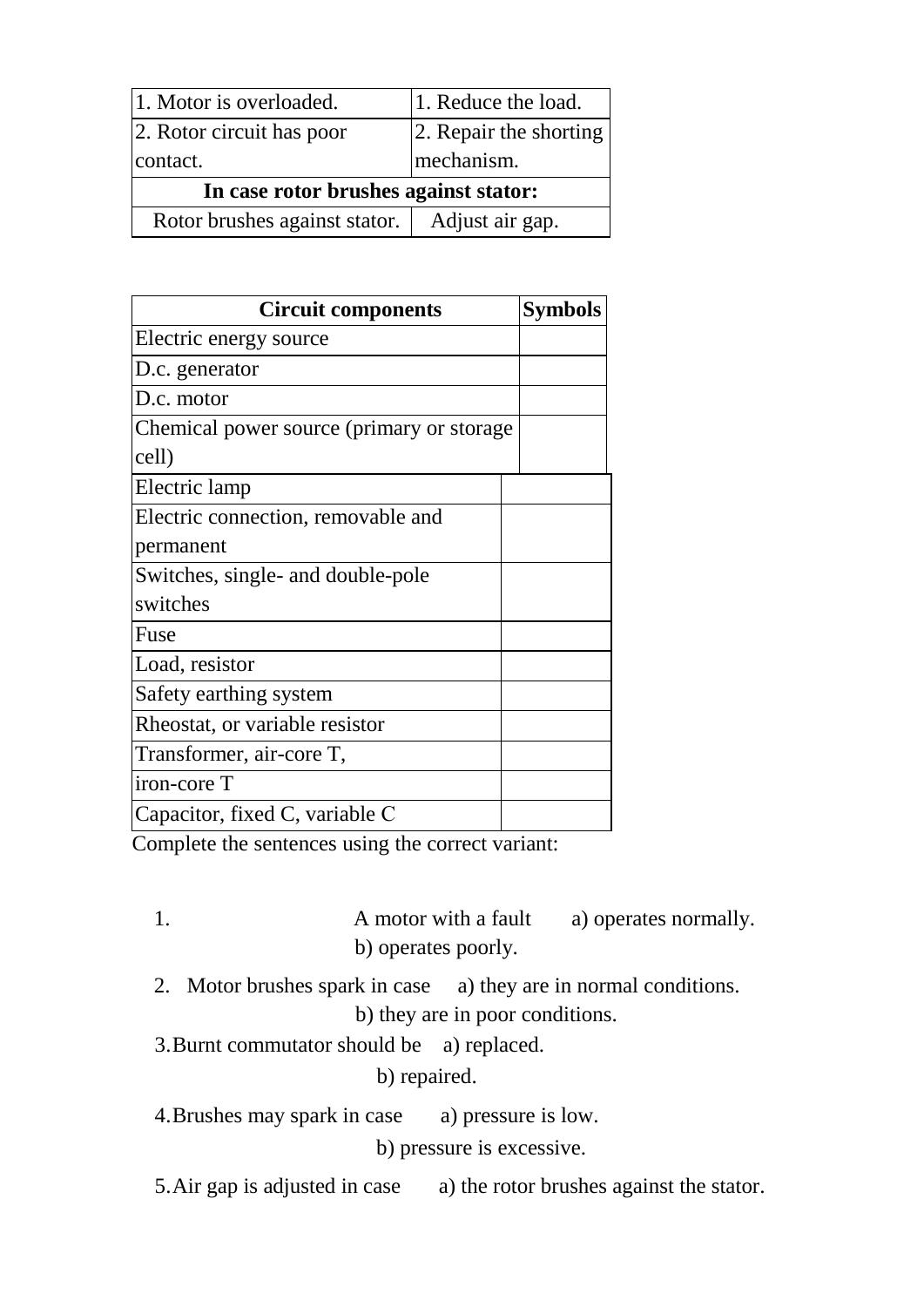b) the stator brushes against the rotor.

#### 8. Answer these questions:

- 1. When does a motor operate poorly?
- 2. What should be done in case the motor is overloaded?
- 3. What should be done in case the fuses are faulty?
- 4. What should be done in case the rheostat is shorted?
- 5. What should be done in case the brushes spark?
- 6. What should be done in case the pressure is low?
- 7. What should be done in case the ventilation does not operate?
- 8. What should be done in case the rotor brushes against stator?

9. Say a few words about your electrical engineering laboratory. Are there any faulty devices in it? Have a talk with your groupmate about the faults and the ways to repair them.

10. You know that all electrical devices and installations are constructed of a certain number of components. To these components belong electric power11. Draw schemes of circuits and devices constructed from these components. Have a talk with your groupmates about them:

1. Connect four resistors, two voltage sources and a switch in series. Speak about the construction and the operation of the circuit.

2. Connect several resistors and cells in series-parallel. Suppose that one of the resistors gets open; what does it result in? Suppose that a whole set gets open. What does it result in?

3. Measure the value of current (voltage, power, resistance) in the circuit. Use proper meters. Speak about the way you connect the meters to the circuit.

4.Take the proper components and construct an earthing protection system. Draw its scheme. Speak about its operation.

4. Draw a scheme of a thermal relay. What components are necessary for it?

5. Draw a scheme of an overhead transmission line. Speak about its operation. What are its possible faults?

.Draw a scheme of a substation. Speak about its operation and about its possible faults. What are the ways of their repair?

# **Electric Power Consumers and Power Systems**

1. a) Cover the right column and read the English words. Translate them into Russian and check your translation.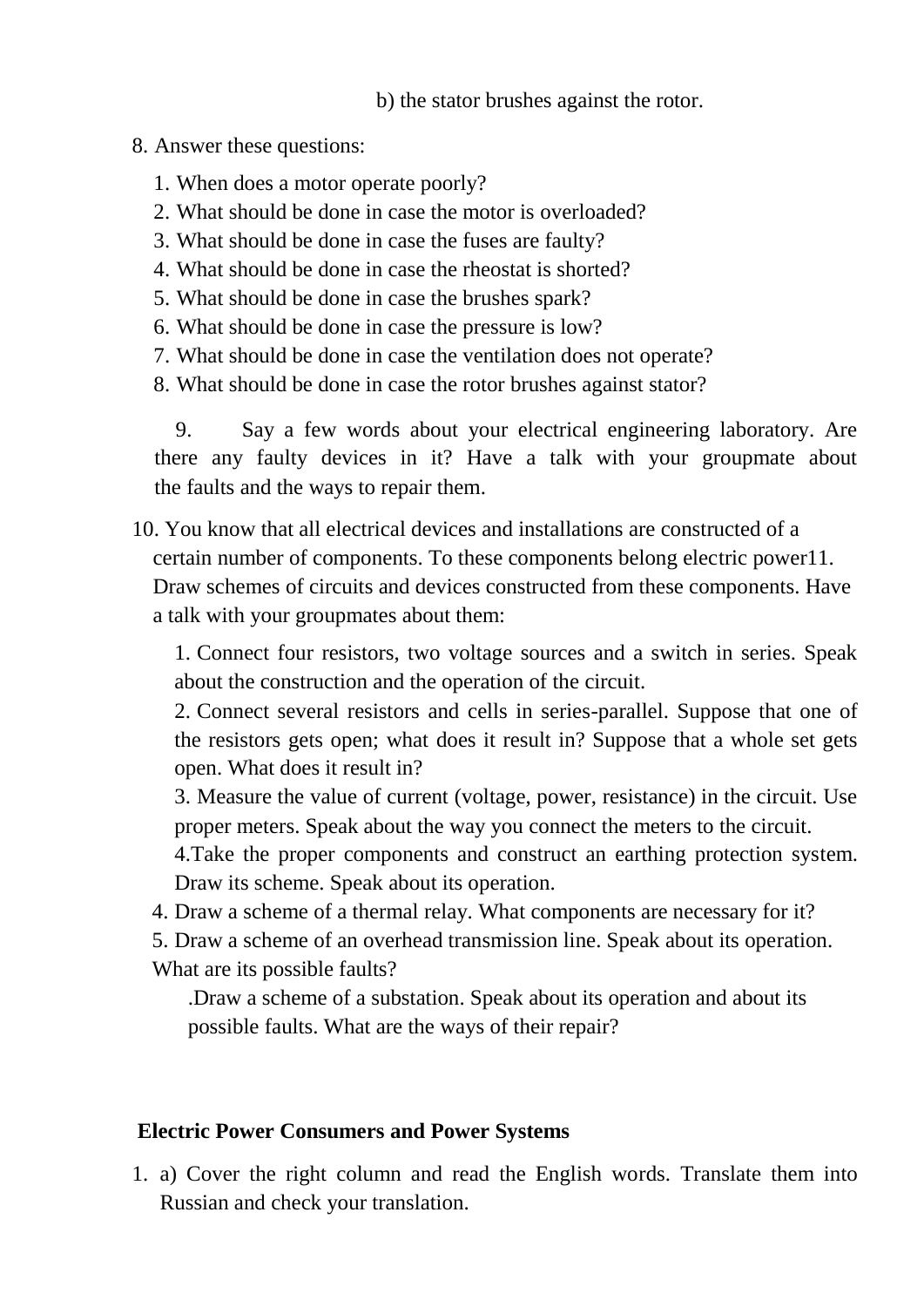b) Cover the left column and translate the Russian words back into toachieveдостигать toBelong (to) принадлежать, относится (к) to feed снабжать, питать to determine определять torelate относится (к), быть связанным (c) predominant преобразовывающий graph кривая, график nationaleconomy народное хозяйство

2. Read the words and put down their Russian equivalents. Then translate them back into English (orally).

Characteristic - Municipal to electrify hydro period–

3. Distribute the words below into three columns:

Actionprocess doer

utilizer, protect, distribution, utilize, protection, distributor, consumption, consume, utilization, consumer

- 4. Put down the Russian equivalents of these word combinations. Translate them back into English (orally).
	- a. load graph lighting load

power load

b. power utilizing devices parallelly operating plants enterprises utilizing power

5. Complete the sentences translating the words in brackets:

1.Water-turbine (заводы) are called hydroturbines.

2.Load graph (определяет) the operating load (условия).

3.Economical(потребление) of electric power (достигается) by interconnected operation of power plants.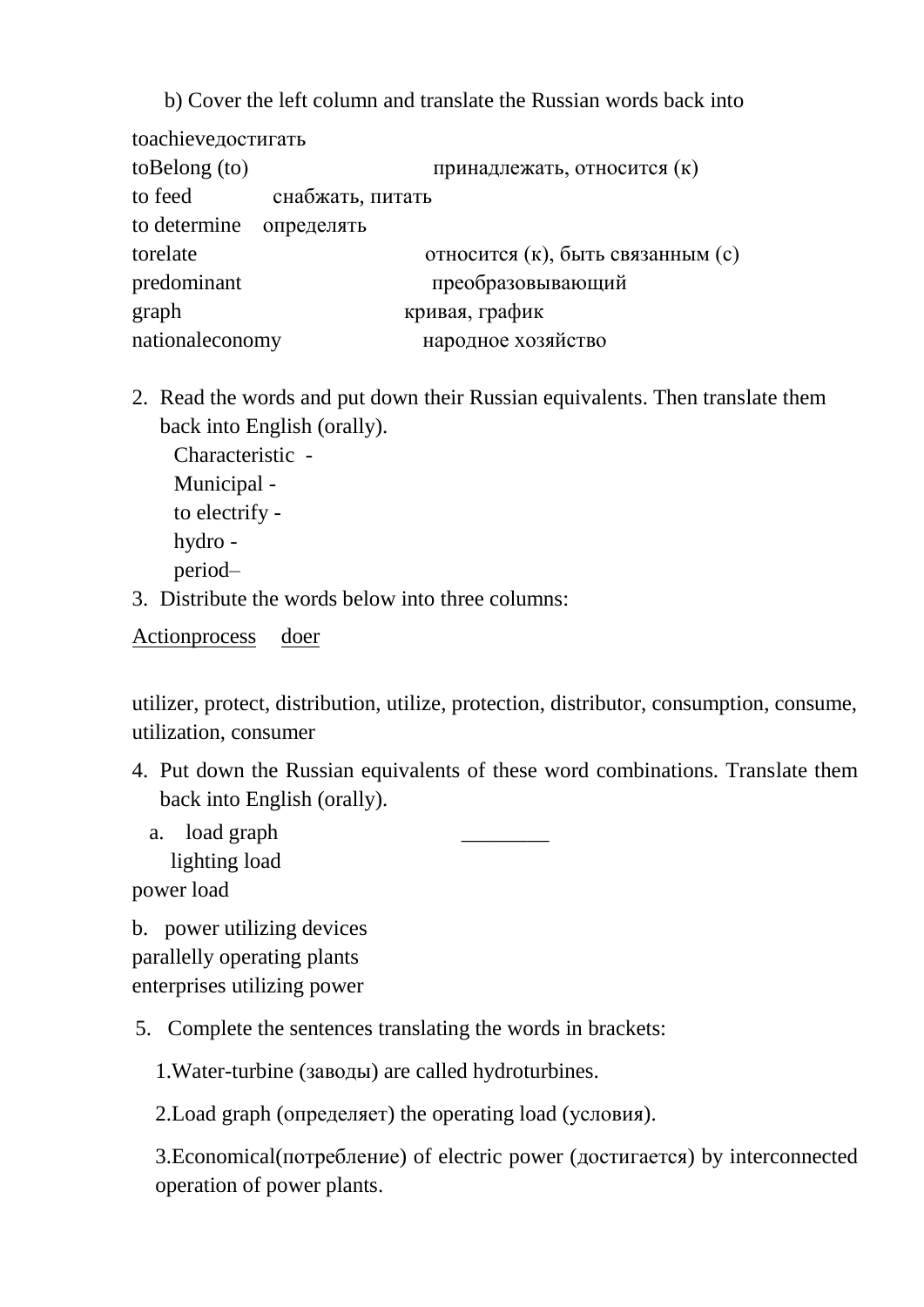Electric Power Consumers and Power Systems

An electric power consumer is an enterprise utilizing electric power. Its operating characteristics vary during the hours of day, days and nights, days of week and seasons.

All electric power consumers are divided into groups with common load characteristics. To the first group belong municipal consumers with a predominant lighting load: dwelling houses, hospitals, theatres, street lighting systems, mines, etc.

To the second group belong industrial consumers with a predominant power load (electric motors): industrial plants, mines, etc.

To the third group belongs transport, for example, electrified railways. The fourth consists of agricultural consumers, for example, elec- trotractors.

..The operating load conditions of each group are determined by the load graph. The load graph shows the consumption of power during different periods of day, month, and year. On the load graph the time of the maximum loads and minimum loads is given.

Large industrial areas with cities are supplied from electric networks fed by electric power plants. These plants are interconnected for operation in parallel and located in different parts of the given area. They may include some large thermal and hydroelectric power plants.

The sum total of the electric power plants, the networks that interconnect them and the power utilizing devices of the consumers, is called a power system. All the components of a power system are interrelated by the common processes of protection, distribution, and consumption of both electric and heat power.

In a power system, all the parallelly operating plants carry the total load of all the consumers supplied by the given system.

 The building up of a power system is of great importance for the national economy. An economical utilization of the power plant installations and of the sources of power is achieved by interconnected operation of a series of power plants in a common power distribution system.

**3.** Answer these questions:

- 1.What enterprises are called electric power consumers?
- 2.When do their operating characteristics vary?
- 3.What consumers belong to the four different groups?
- 4.What conditions does the load graph determine?

5.What type of system is called a power system?

- 6. What processes interconnect the components of a power system?
- 7. In what way is an economical utilization of power installations achieved?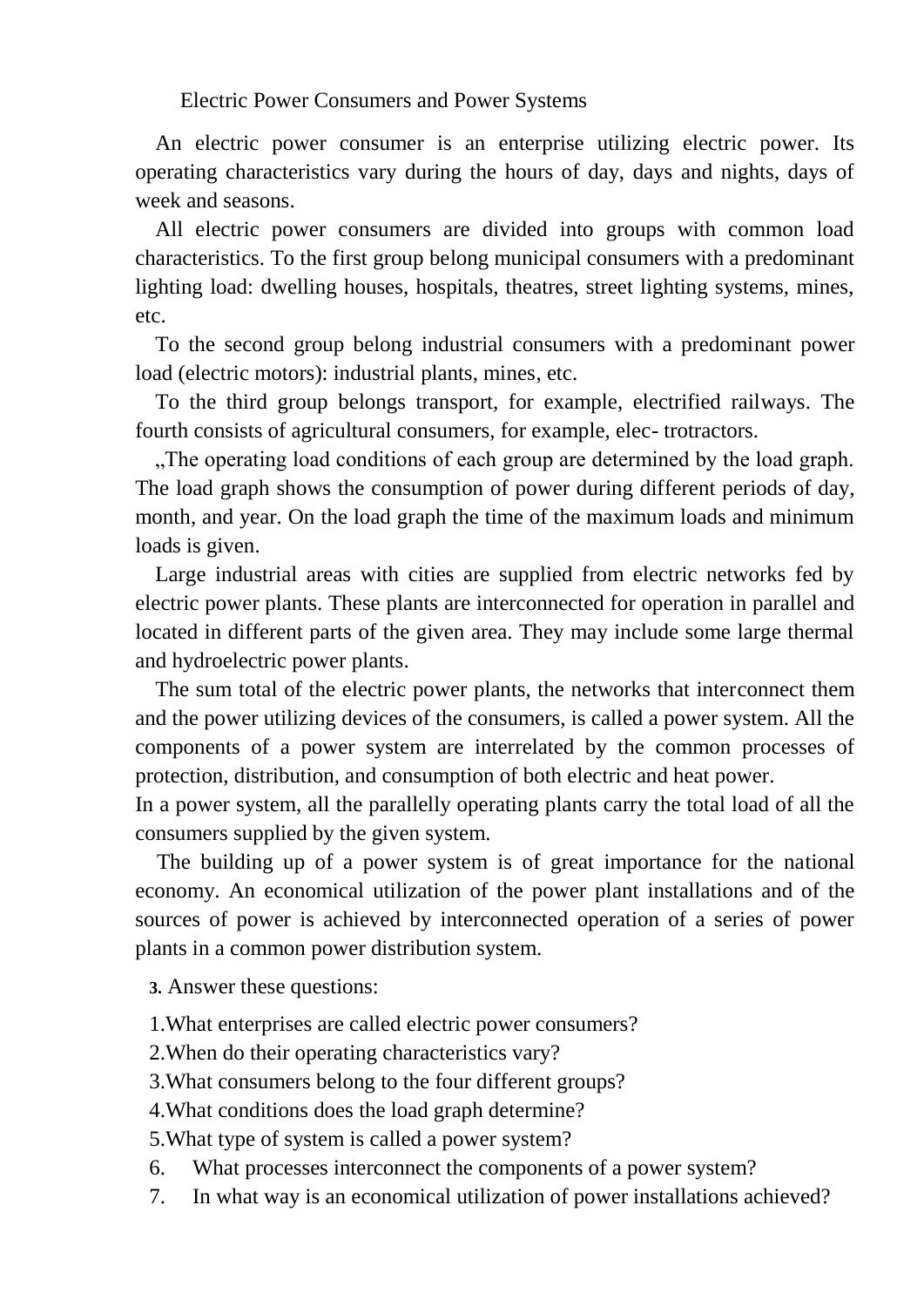7. Describe a power system and its operation.

#### **Substations**

1.a) Cover the right column and read the English words. Translate them into Russian and check your translation.

b) Cover the left column and translate the Russian words back intoEnglish.

Auxiliary - вспомогательный, добавочный

Breaker - выключатель, прерыватель

Busbar-собирательнаяшина

Feeder-фидер

Flexible-гибкий

Tocomprise-включатьвсебя

Todistribute-распределять

As … to-чтокасается

Aswellas-так же, как и

2. Put down the Russian equivalents of these word combinations. Translate them back into English (orally).

circuit breaker

auxiliary units

distributioncentre

flexible construction

reliable operation

switch gear bus

hydraulic as well as solar sources of energy

as to phase-word motors

3. Fill in as well as, as to and translate the sentences:

1. Excessive starting current may result in fluctuations in the voltage ... in other faults of the motor.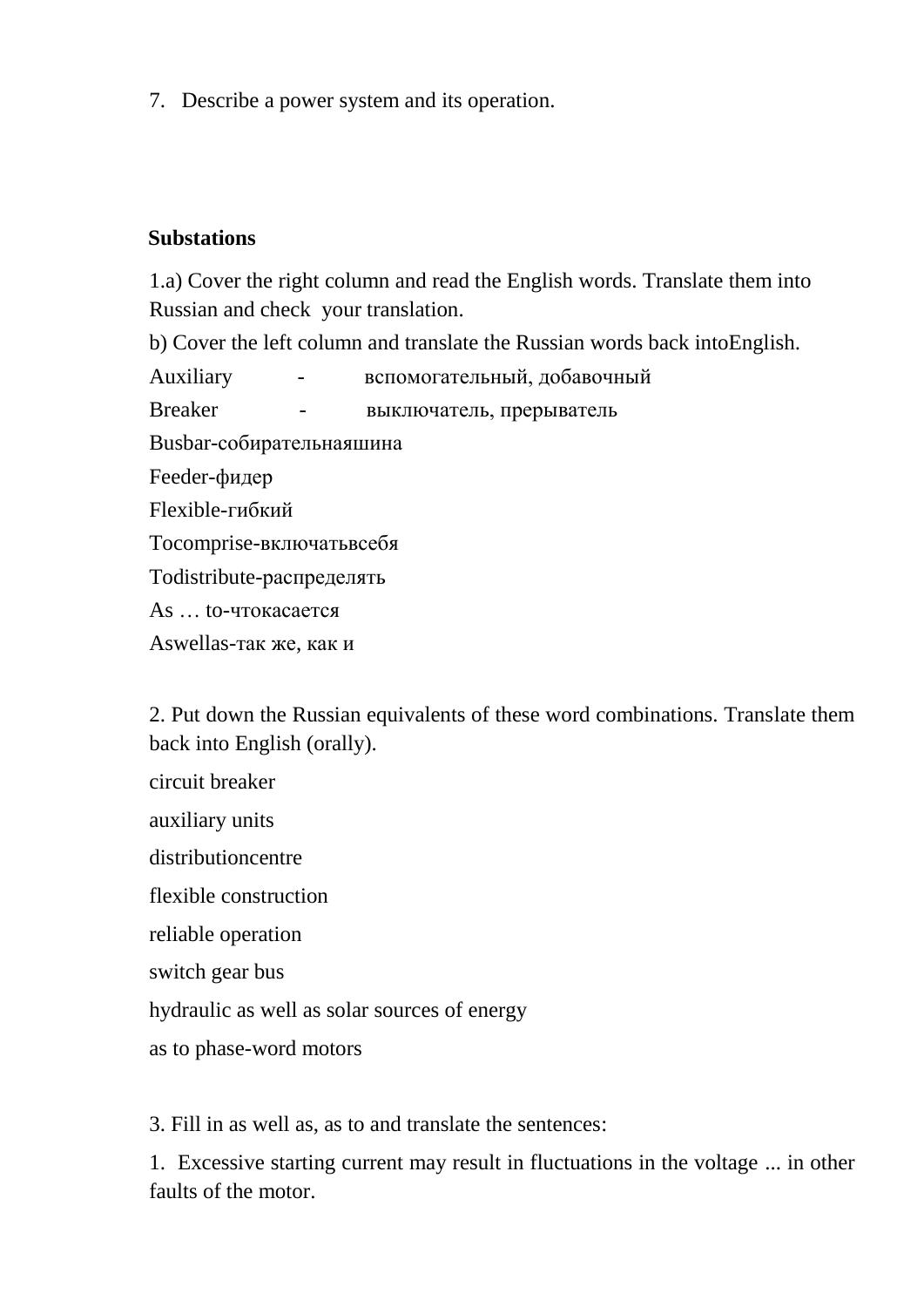2. ... A.C. motors they are subdivided into single- and three-phase motors.

#### **Substations**

A substation is designed to receive energy from a power system, convert it and distribute it to the feeders. Thus a substation serves as a distribution centre. Substations feed (supply) various consumers provided that their basic load characteristics are similar. Therefore the energy is distributed without transformation of the voltage supplied.

Common substations comprise isolators, switchgear buses, oil circuit breakers, fuses, power and instrument transformers and reactors.

Substations are classed into step up and step down ones. The step up substation includes transformers that increase the voltage. Connected to the busbars of the substation are the power transmission lines of power plants of the system.

As to step down substations, they reduce the voltage to 10 or 6 kV. At this voltage the power is supplied to the distribution centres and to the transformer substations of power consumers.

A transformer substation serves for transmitting and distributing electric power. It comprises a storage battery, control devices and auxiliary structures.

Transformer substations are classed into indoor and outdoor; both types are used for feeding industrial enterprises. Compared to other types of substations, transformer substations have certain advantages.

They have flexible construction and easy and reliable operation. In case of a fault in the left-hand section, the main circuit breaker opens while the normally open section circuit breaker closes and puts the voltage of the section to normal. Power from a substation is delivered to distribution centres.

4. Complete the sentences using the correct variant:

1.A substation serves

a) to consume energy.

b) to distribute energy.

c) to convert energy.

2.A substationfeedsconsumers

a)with various load characteristics.

b) with similar load characteristics.

3. The lines of power plants are connected

a) to the busbars.

b) to the switchgear.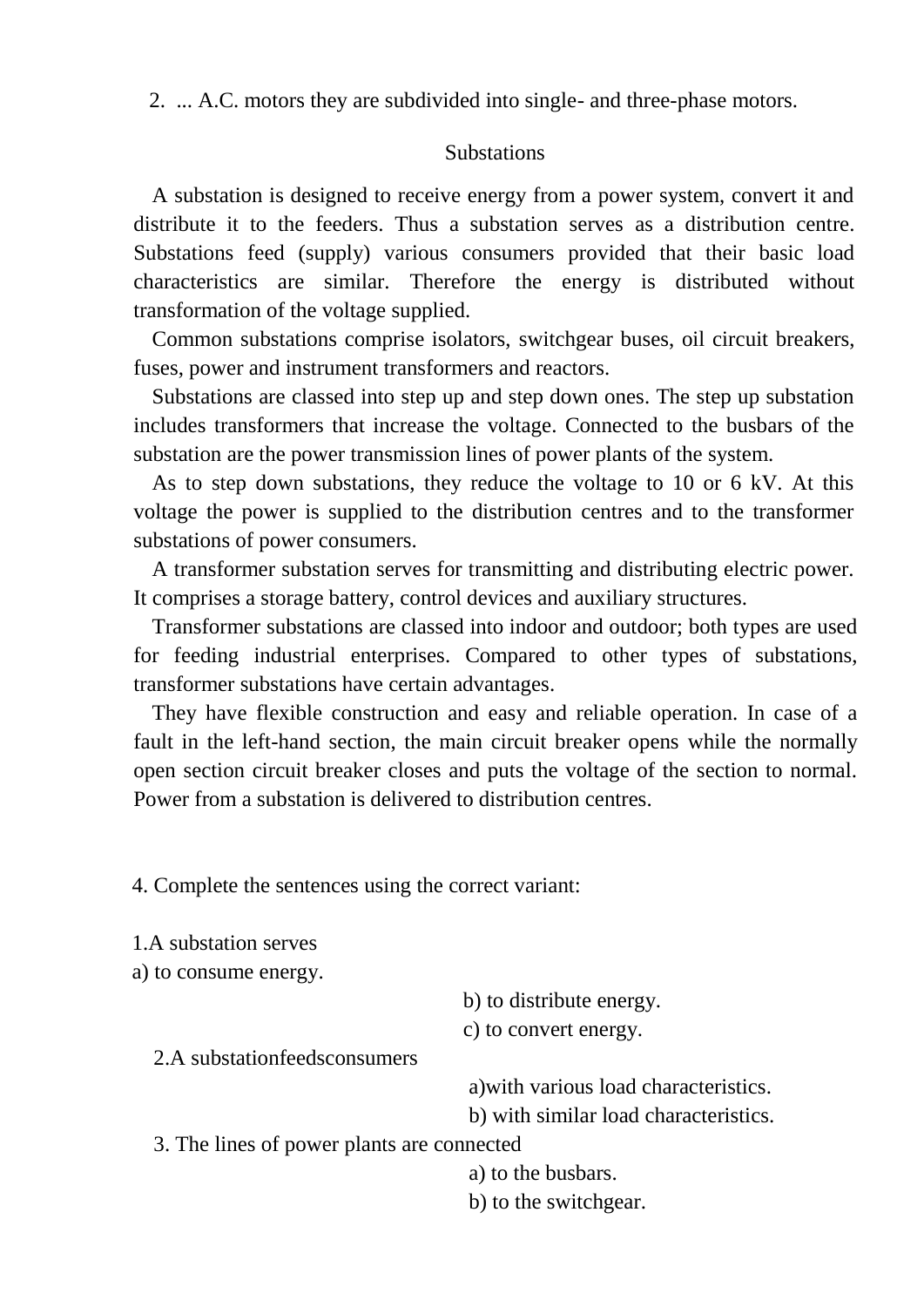#### 4. A substation comprises

- a) the main elements.
- b) the main and auxiliary elements.
- 5.Flexibleconstructionis
- a) an advantage.
- b) a disadvantage.

5.Pair work. Put these questions to your groupmate, and ask him/her to answer them.

- 1.What does a substation serve for?
- 2. What type of consumers does a substation feed?
- 3. What parts are the power transmission lines connected to?
- 4. What components does a substation comprise?
- 5 . What types are substations classed into?
- 6. What are advantages of a transformer substation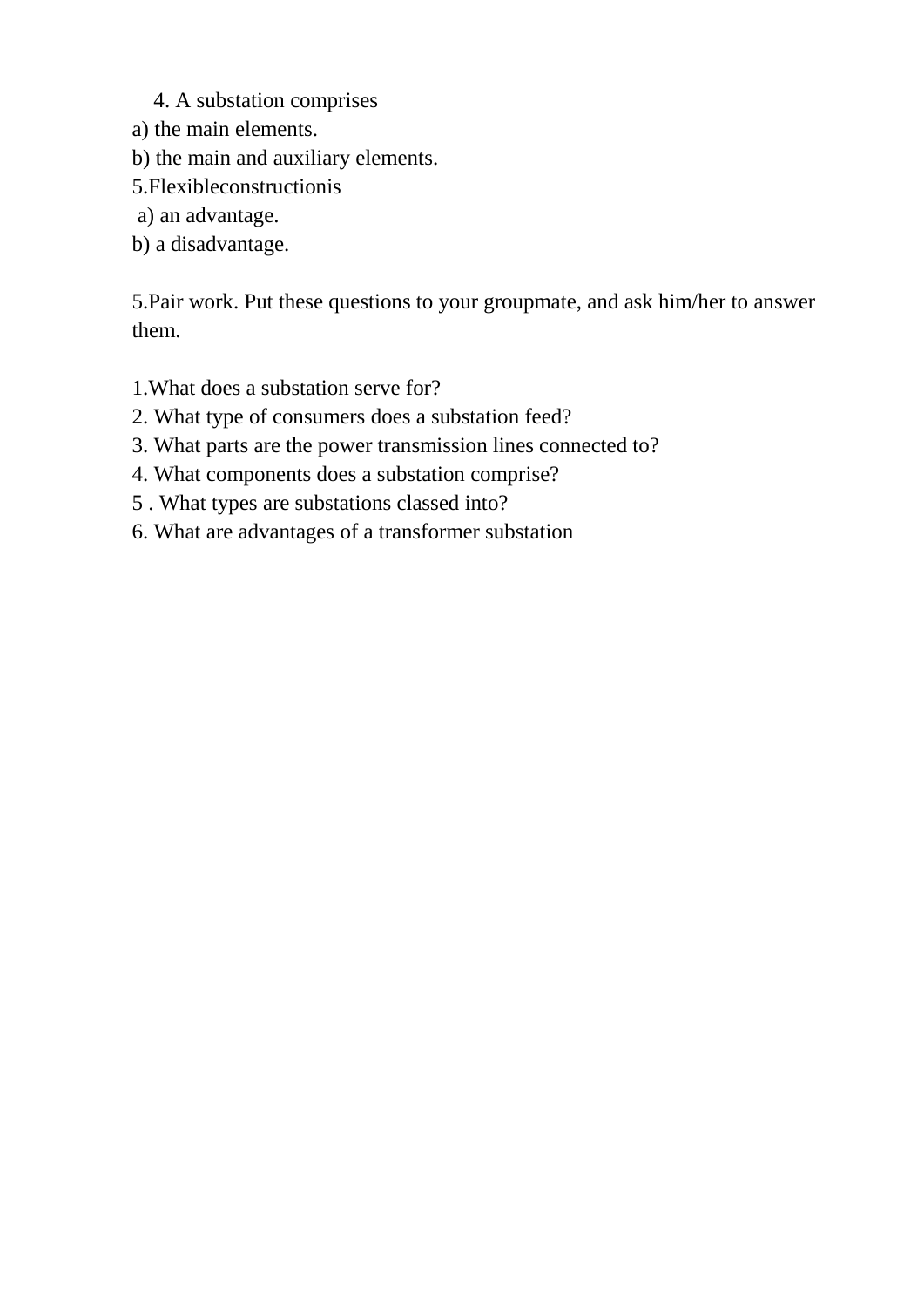#### **Hydroelectric Power Plants**

- 1. a) Cover the right column and read the English words. Translate them into Russianand check your translation.
- b) Cover the left column and translate the Russian words back into English

| blade        |           | лопасть              |
|--------------|-----------|----------------------|
| level        | - уровень |                      |
| magnitude    | -величина |                      |
| head         |           | (зд.) верх, верхушка |
| plant        |           | станция, завод       |
| runner       |           | ротор                |
| shaft        |           | привод, вал          |
| torotate     |           | вращать(ся)          |
| to influence | -ВЛИЯТЬ   |                      |
| to fluctuate |           | колебаться           |

2. Put down the Russian equivalents of these word combinations.Then translate them back into English (orally).

| runner blade                |  |
|-----------------------------|--|
| turbine runner              |  |
| turbine shaft               |  |
| water level                 |  |
| water head                  |  |
| large capacity power plant  |  |
| magnitude of the water head |  |
| daily inflow of water       |  |
| turbine runner shaft        |  |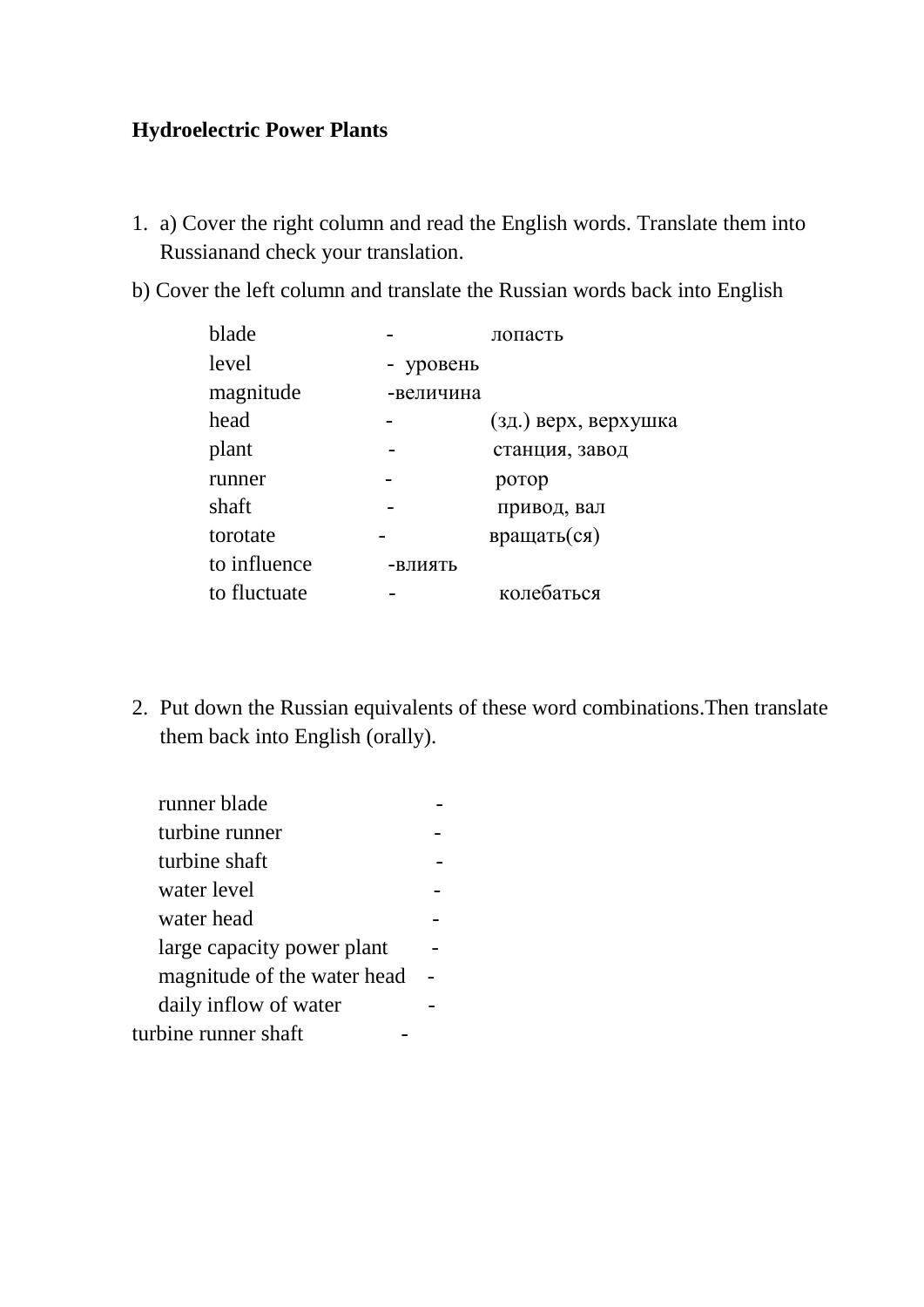#### Hydroelectric Power Plants

Hydroelectric power plants are built on rivers. Large-capacity; hydroelectric power plants are commonly located at considerable distances from the consumers of electric power.

The production process at these plants is rather simple: the water flows into the hydroturbine runner, acts upon the runner blades-and rotates the runner and the turbine shaft.

The generator shaft is connected to the turbine runner shaft. The difference in the water level influences the power capacity of a plant, i.e. the magnitude of the water head and the daily inflow of water fluctuates considerably according to the season.

The production process is different at power plants of different constructions and of different kinds. In atomic power plants, for example, it is not so simple as in hydroelectric plants.

3. Complete the sentences using the correct variant:

1.Hydroelectricpower plantsare built.

a) on rivers.

b) onwaterfalls

2.Large-capacity power plantsare located.

a) at a short distance from consumers of power.

b) at a considerable distance from consumers of power.

3.The production process at theplants

a) is very complex.

b) is rather simple.

4. The power capacity of aplant

a) remains constant.

b) changes considerably.

c) is influenced by the difference in the water level.

5.The daily inflow of water

- a) fluctuates according to the consumption.
- b) fluctuates according to the season.

6.The production process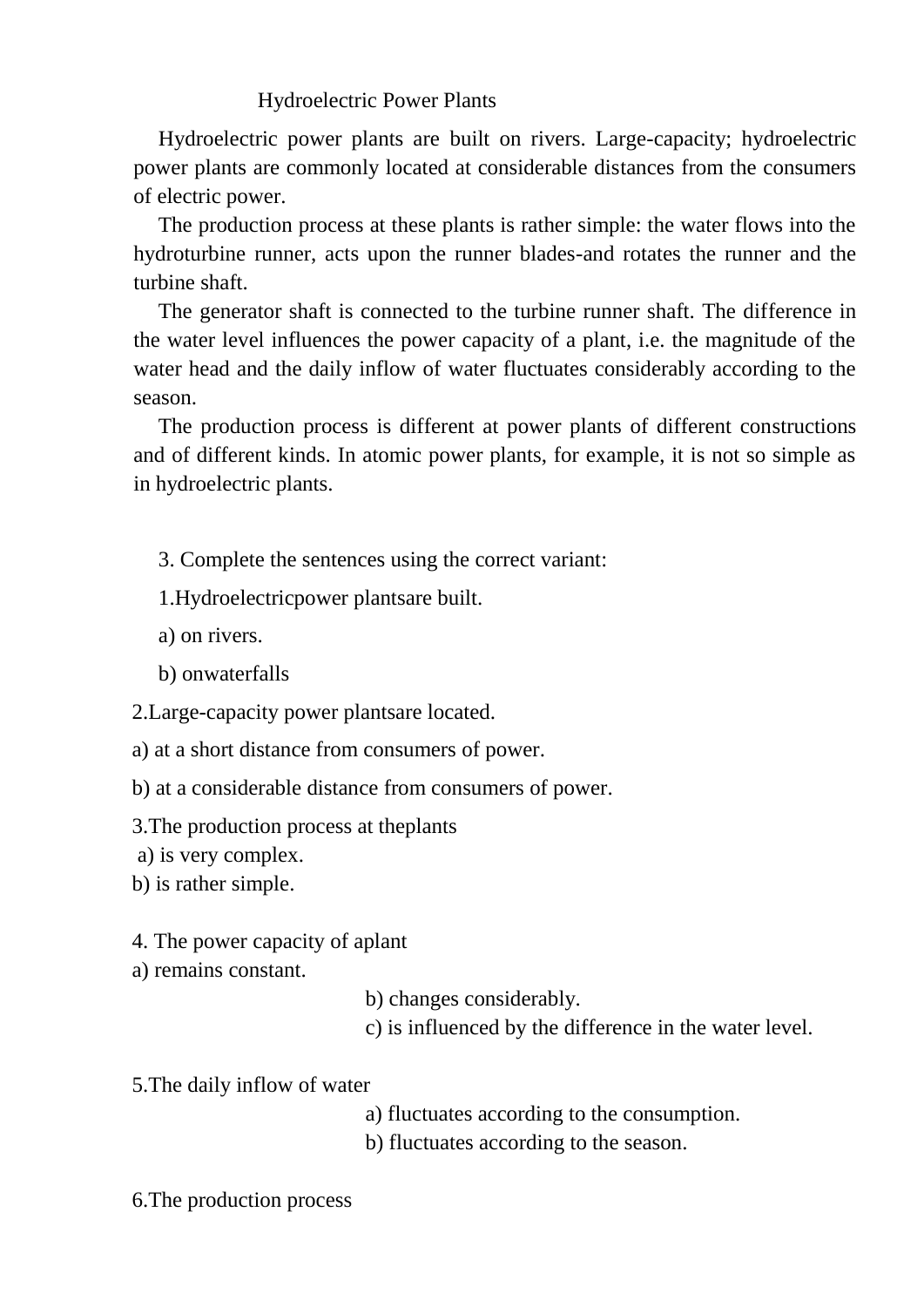- a) depends upon the construction of the plant.
- b) is the same at power plants of different constructions.
- 4. Pair work. Put these questions to your groupmate and ask him/her to answer them:
	- 1. On what sites are hydroelectric power plants built?
	- 2. Are large-capacity plants located far from consumers of power?
	- 3. Is the production process at the plants simple or is it complex?
	- 4. What influences the power capacity of a plant?
	- 5. According to what factors does the daily inflow of water fluctuate?
	- 6. Does the production process at the plant depend on its construction?
	- 7. Do you know that a thermal power plant seldom has an efficiency more than 40%?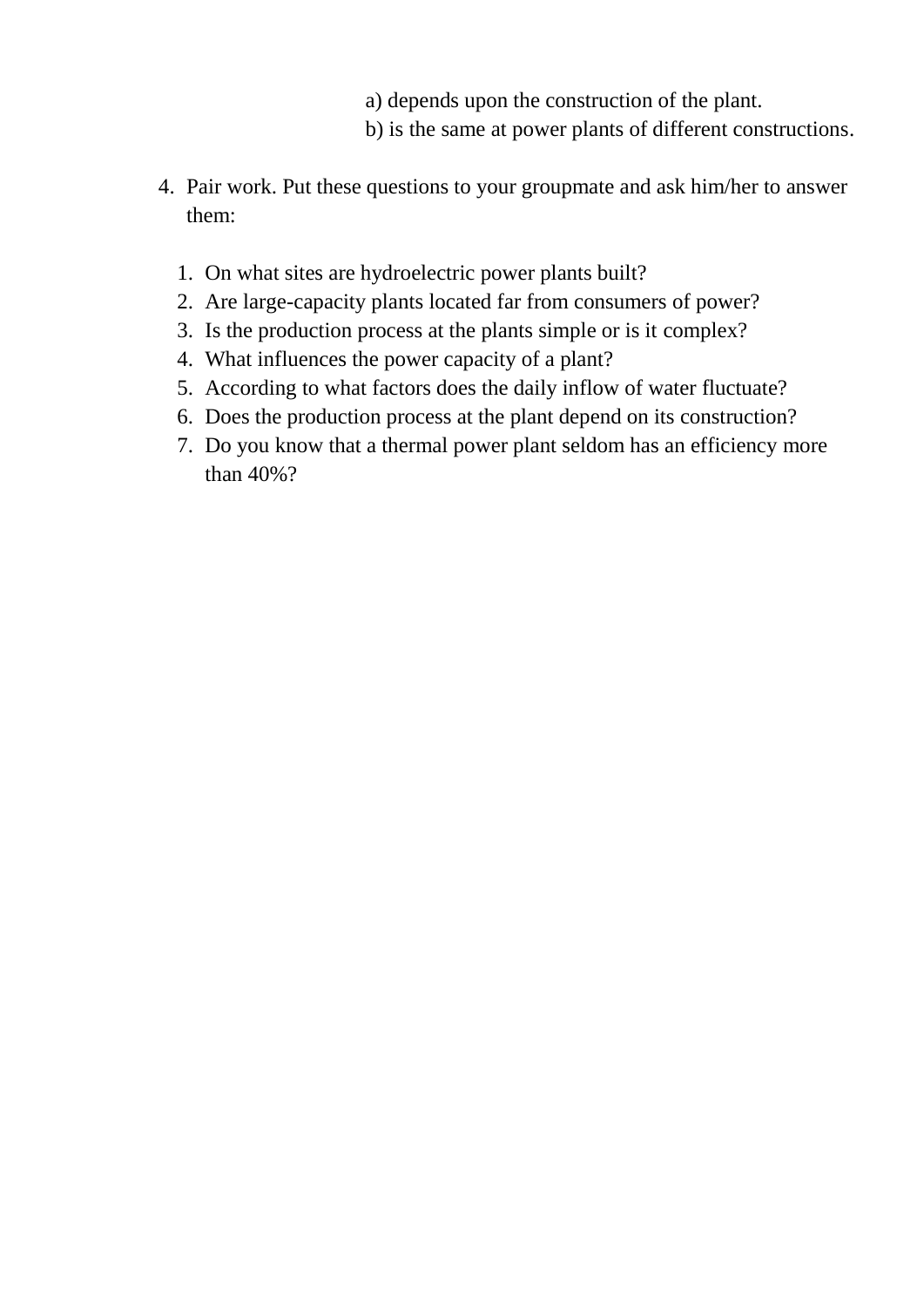## **Full-wave Rectifier**

1. a) Cover the right column and read the English words . Translate them into Russian and check your translation .

b) Cover the left column and translate the Russian words back into English.

| end                  | конец, конечный              |
|----------------------|------------------------------|
| tap                  | отвод, ответвление           |
| filament             | нить накала                  |
| lower                | нижний                       |
| upper                | верхний                      |
| secondary            | вторичный                    |
| end capacity         | конечная ёмкость             |
| end coils            | концевые витки               |
| filament battery     | батарея накала               |
| filament current     | ток накала                   |
| secondary circuit    | вторичный контур             |
| secondary resistance | дополнительное сопротивление |
| secondary battery    | аккумуляторная батарея       |
| frequency waves      | длинные волны                |

2. Read the words and put down their Russian equivalents . Translate them back into English (orally).

component

centre

maximum

minimum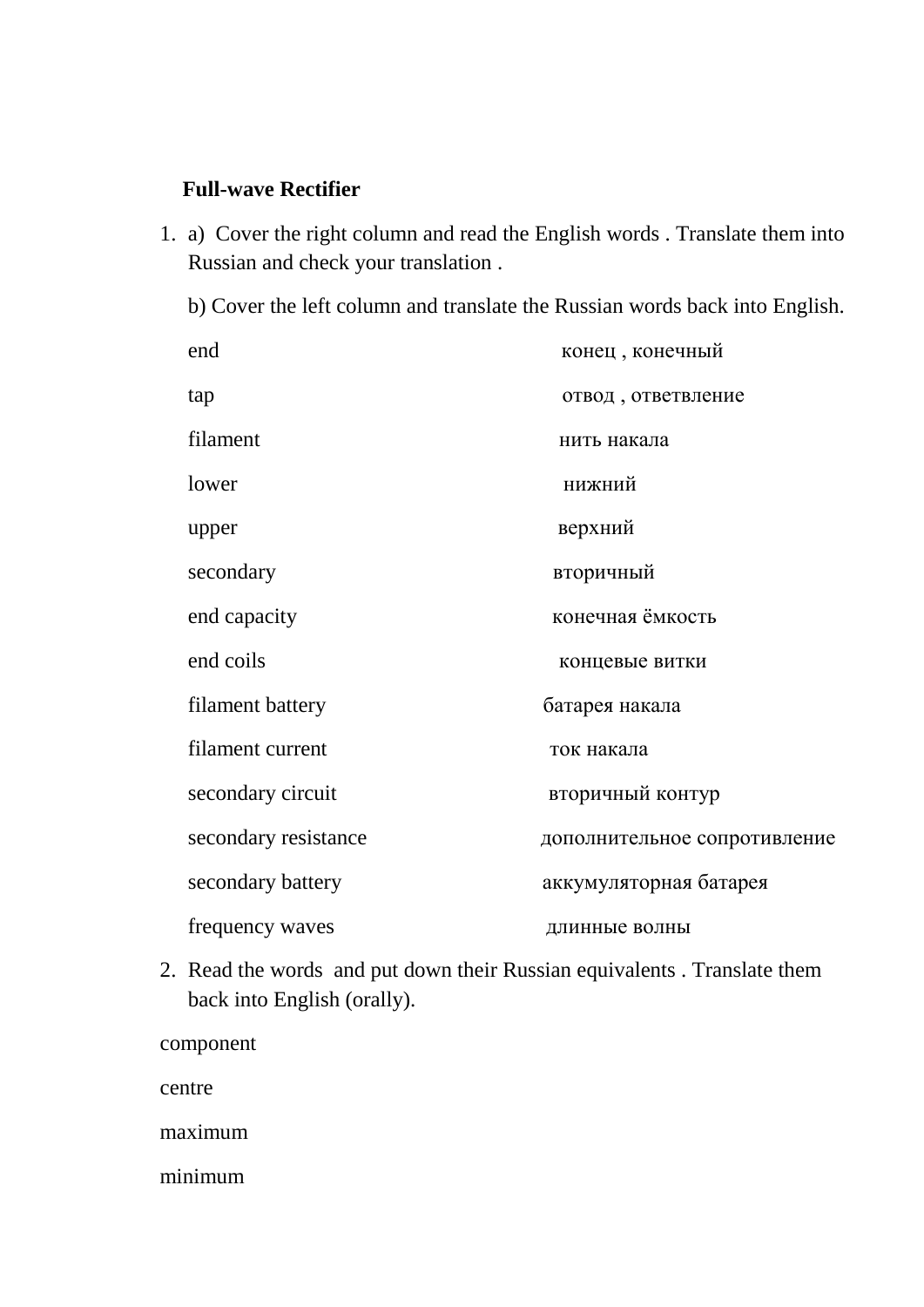sum

3. Put down the Russian for :

Centre tap

Low voltage winding

Tube plate

Filament winding

Full-wave Rectifier

In a full-wave two diodes are used . They are connected to a common load resistance . The secondary of the transformers has a centre tap to which the load is connected . Current flows through the tubes from their plates cathodes .When the upper and of the high-voltage winding is positive , current flows through the upper tube .

During the opposite half cycle the lower end of the high voltage winding becomes positive . The plate of the lower tube becomes positive and the plate of the upper tube –negative . Thus now the lower tube conducts current . Current flows through the filament winding to its centre tap , then through the load to the center tap of the high-voltage winding and to the tube plate which is positive.



4. Complete the sentences using the correct variant :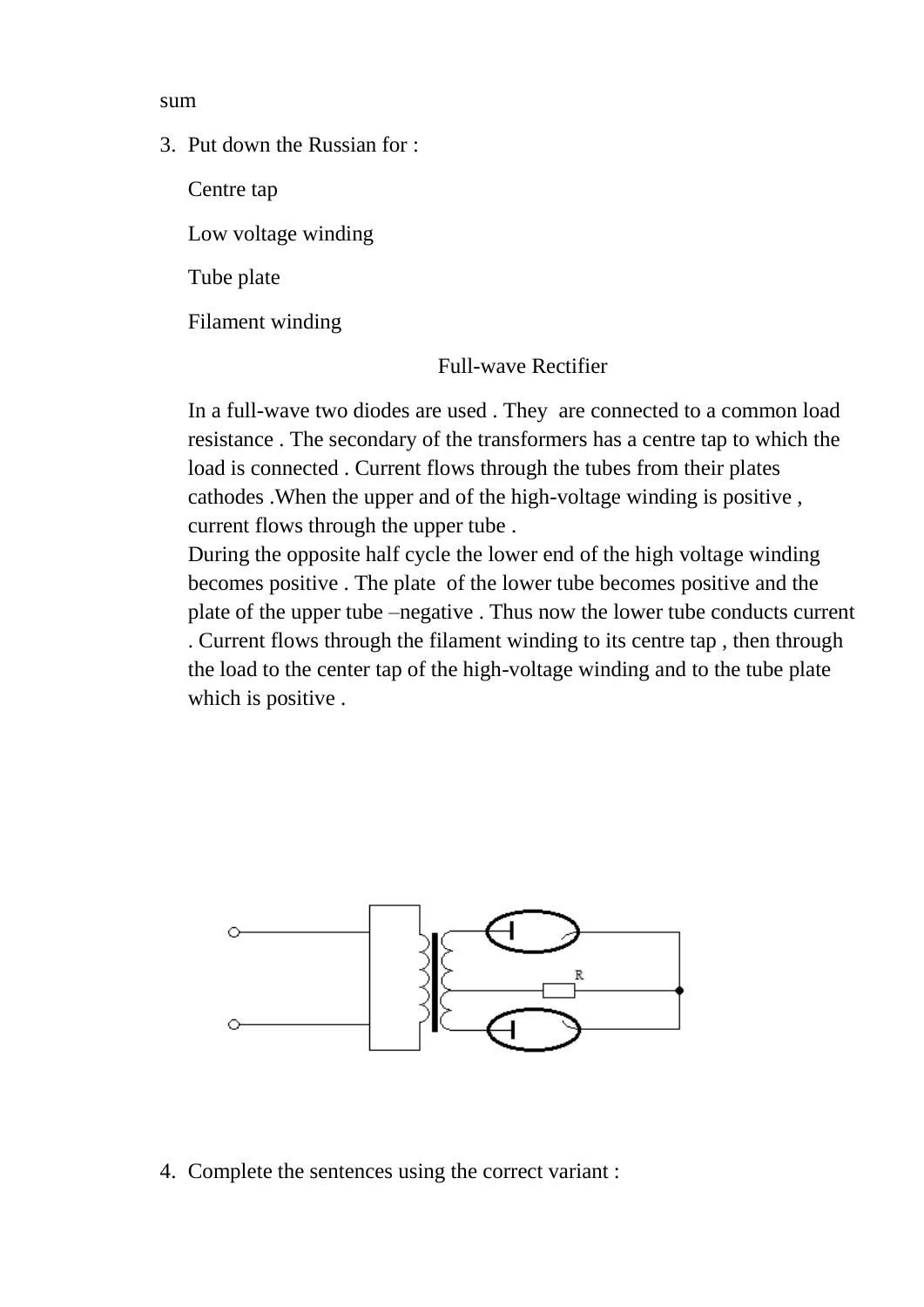1 A full-wave rectifier contains a) one diode . b) two diodes . 2. The load is connected to a) the centre tap to the primary. b) the centre tap to the secondary . 3. Current flows through the tubes a) from the plates to the cathodes . b) from the cathodes to the

plates .

4. When the upper end of the high-voltage winding is positive

a) current flows through the upper

tube .

b) current flows through the lower

tube.

.

 5. During the negative half-cycle a) the plate of the lower tube becomes positive .

b) the plate of the lower tube becomes negative

 6. During the positive half-cycle a) the lower tube conducts current . b) the upper tube conducts

current .

5. Complete the sentences using *while* . Follow the model on page 13 .

1. A half-wave rectifier contains one diode ……………..

2. When the upper and of the high-voltage winding is positive , current flows through the upper tube …………………..

3 During the negative half-cycle the lower tube conducts current …………….

# 5. Pair work . Put these questions to your groupmate and let him/her answer them.

1 . How many diodes does a full-wave rectifier contain ?

2 . What element is the load connected to ?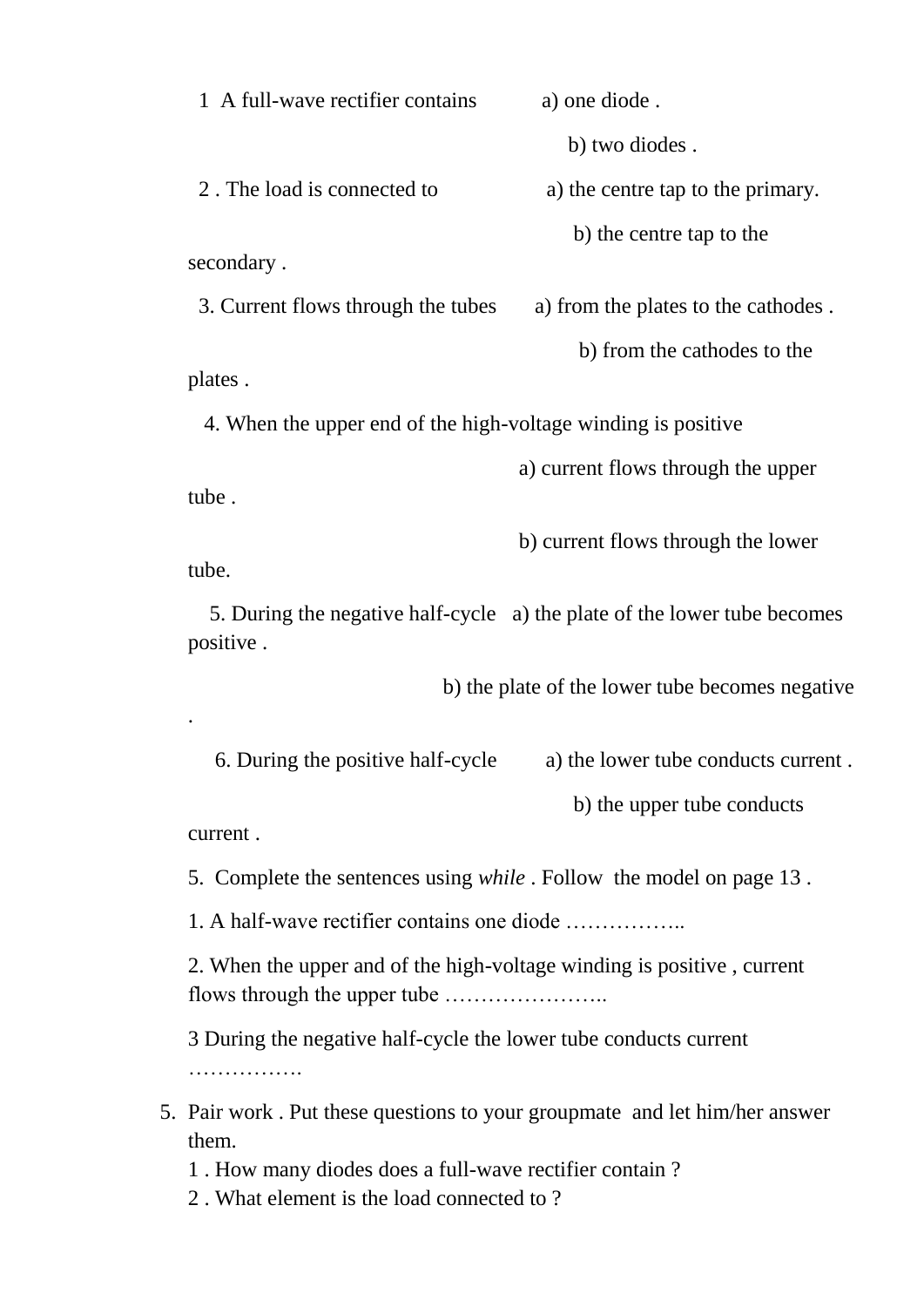- 3. What is the direction of current in the tubes ?
- 4. During which cycle does the plate become negative ?
- 5. When does the lower tube conduct current ?
- 6. When does the upper tube conduct current ?
- 7. What is the difference between a half-wave and a full-wave rectifier?
- 8. What is the difference in their construction ?
- 9. In what way does a full-wave rectifier operate ?
- 10. In what way does a half -wave rectifier operate?
- 11. What are the main parts of a half-wave rectifier ?
- 12. What are the main parts of a full-wave rectifier?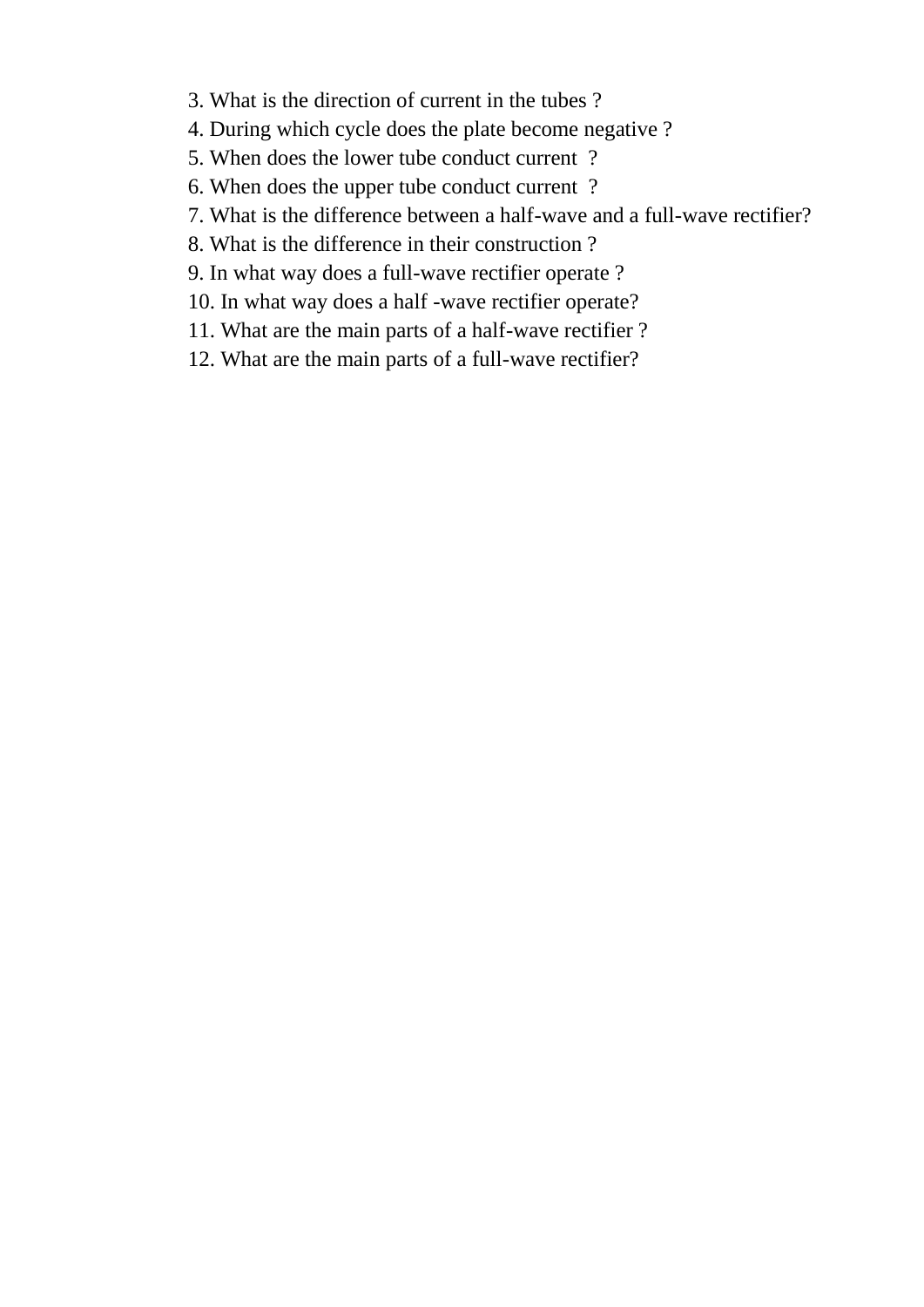#### **Use of Electron Tube .**

1.a) Cover the right column and read the English words. Translate them into Russian and check your translation .

b) Cover the left column and translate the Russian words back into English.

| half                                                  | половина                                                                                                                                 |
|-------------------------------------------------------|------------------------------------------------------------------------------------------------------------------------------------------|
| to rectify                                            | выпрямлять                                                                                                                               |
| to amplify                                            | усиливать                                                                                                                                |
| to convert                                            | преобразовывать, обращать                                                                                                                |
| by means of                                           | посредством, с помощью                                                                                                                   |
| that is why                                           | вот почему                                                                                                                               |
| to put into operation                                 | приводить в действие, запускать                                                                                                          |
|                                                       | 2. Read the words and put down their Russian equivalents:                                                                                |
| pulse                                                 | electron                                                                                                                                 |
| cycle                                                 | radio                                                                                                                                    |
| 3. Distribute the words below into the three columns: |                                                                                                                                          |
| Action                                                | doer<br>process                                                                                                                          |
|                                                       | use, rectifier, rectification, amplifier, amplify, convert, user, converter,<br>application, apply, pulse, pulsation, operate, operator. |
| 4. Translate these word combinations into Russian :   |                                                                                                                                          |
| half-wave<br>a.                                       |                                                                                                                                          |
| half-cycle                                            |                                                                                                                                          |
| half-wave rectifier                                   |                                                                                                                                          |
| positive half-cycle                                   |                                                                                                                                          |

electron tube application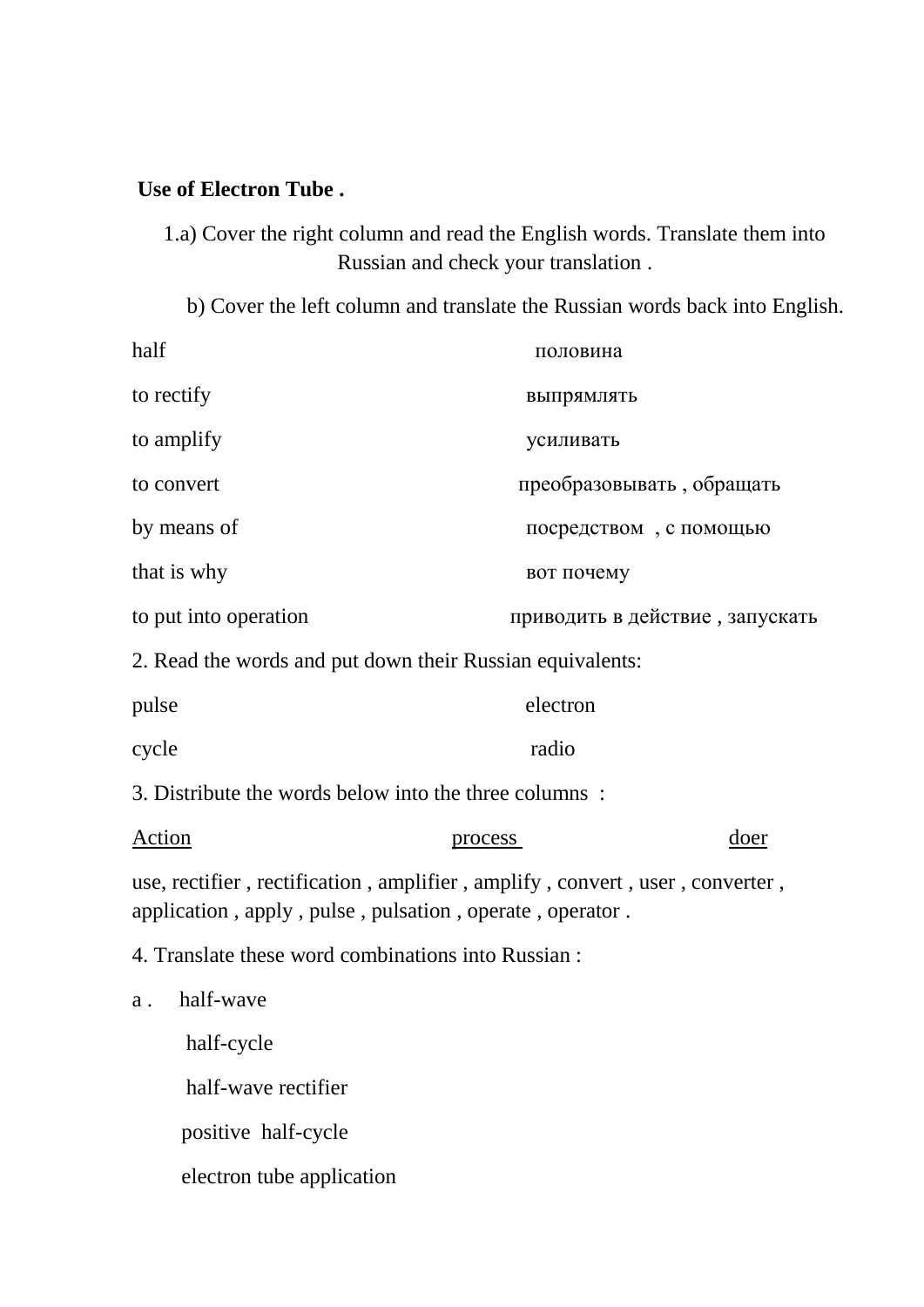negative half-cycle

by means of a filter

b. by means of the suppressor grid tube used as rectifiers

tube used as oscillators

Let us consider some cases of electron tube application . Tube are common elements of radio and electron devices . Tube are used

as rectifiers -to convert a.c. into d.c..,

as oscillators –to produce oscillating waves and

as amplifiers – to amplify the voltage and current .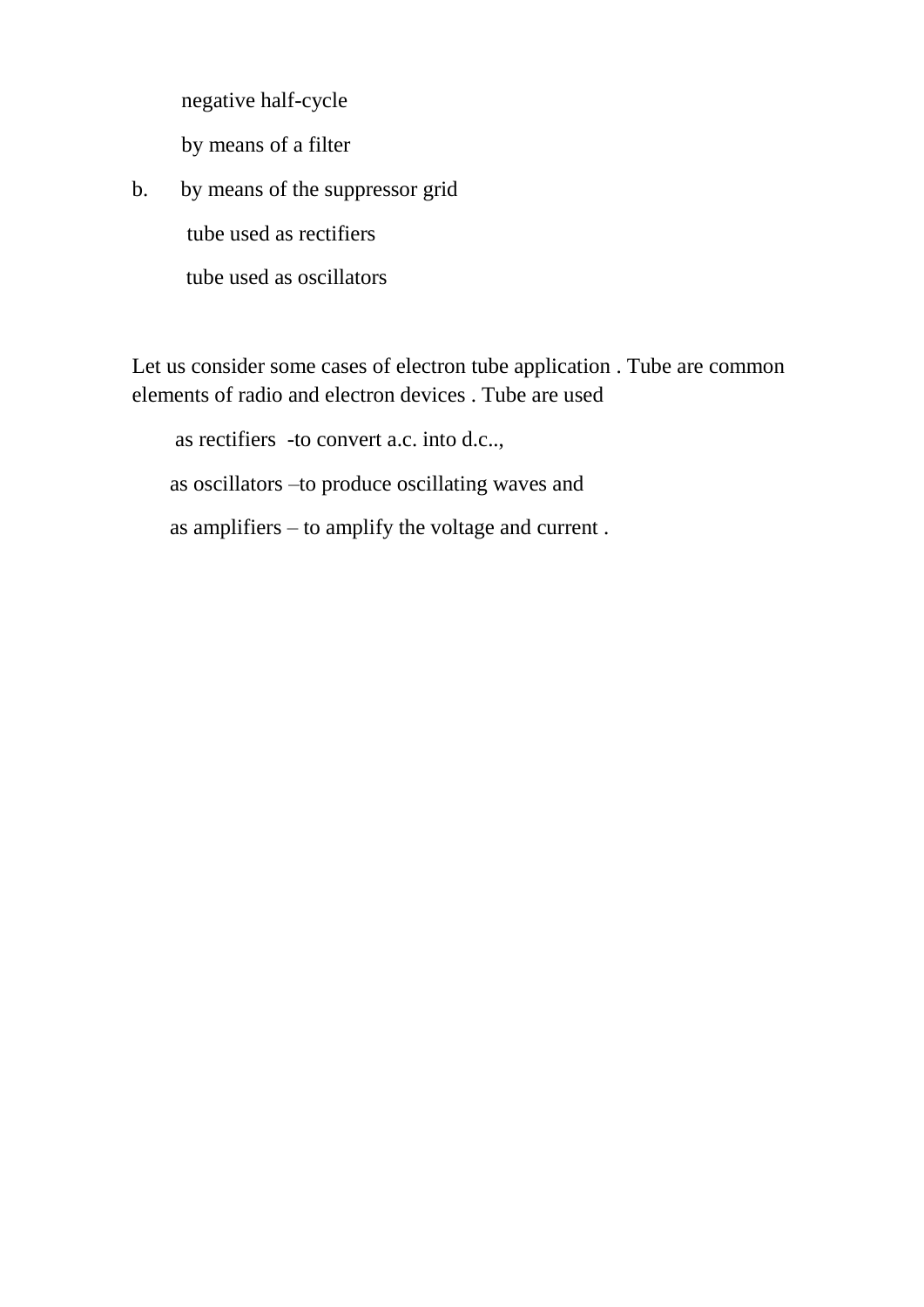#### **Half-Wave Rectifier**

Alternating current is converted into direct currant by means of a rectifier .

 A half-wave rectifier consists of a diode in series with a resistance . In order to put a rectifier into operation , a source of a.c. should be applied to it . When an a.c. source is applied the diode begins to conduct . The rectifier passes current during positive half-cycles of the applied voltage . That is why it is called a half-wave rectifier. It is a pulsating current . Since pulsating should be eliminated , a filter is applied . Pulsations are eliminated by means of this filter .

5. Complete the sentences using the correct variant :

| 1. Electron tubes are used                                        | a) as amplifiers only.                                                        |  |  |
|-------------------------------------------------------------------|-------------------------------------------------------------------------------|--|--|
|                                                                   | B) as oscillators only.                                                       |  |  |
|                                                                   | c) as rectifiers, amplifiers and oscillators                                  |  |  |
|                                                                   |                                                                               |  |  |
| 2. A.c. is converted into d.c.                                    | a) by means of a rectifier                                                    |  |  |
|                                                                   | b) by means of an amplifier.                                                  |  |  |
| 3. A half-wave rectifier consists of                              | a) a diode in series with a transformer.                                      |  |  |
|                                                                   | b) a diode in series with a resistor.                                         |  |  |
| 4. In order to put a rectifier into operation a) d.c. is applied. |                                                                               |  |  |
|                                                                   | b) a.c. is applied.                                                           |  |  |
|                                                                   | 5. A half-wave rectifier passes current a) during positive half-cycles of the |  |  |
| applied voltage.                                                  |                                                                               |  |  |
|                                                                   | b) during positive and negative half-                                         |  |  |
| cycles.                                                           |                                                                               |  |  |
| 6. Rectified current is                                           | a) direct oscillating current.                                                |  |  |
|                                                                   | B) direct pulsating current.                                                  |  |  |
| 7. Pulsations are eliminated                                      | a) by means of a choke coil.                                                  |  |  |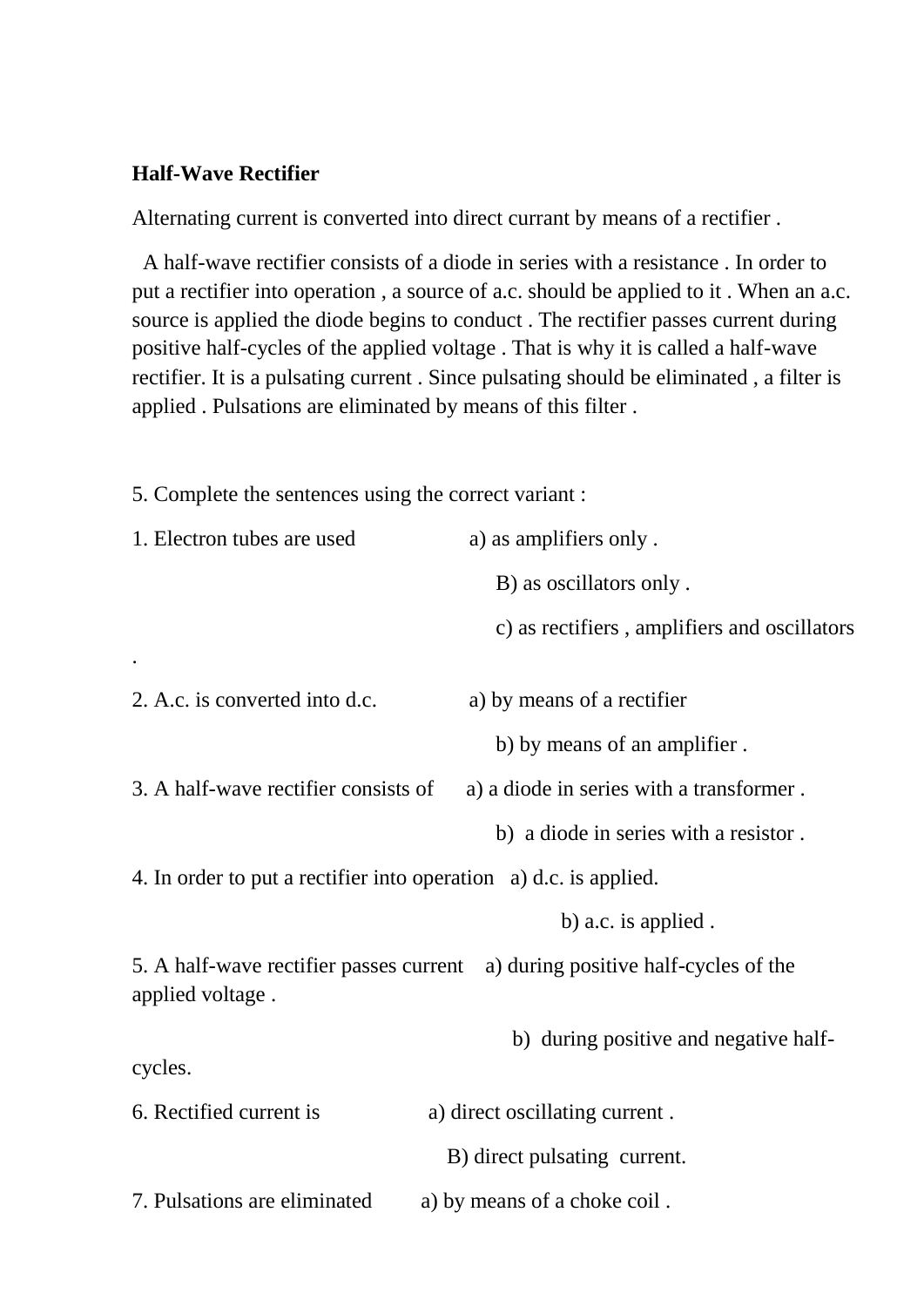b) by means of a filter .

- 6. Answer the following questions :
- 1 How are electron tubes used ?
- 2 What type of device is called a rectifier?
- 3 By what means is alternating current rectified into direct current ?
- 4 What elements does a half-wave rectifier consist of ?
- 5 What current should be applied to put a half-wave rectifier into operation ?
- 6 When does a half-wave rectifier pass current ?
- 7 By what means are pulsations eliminated ?

#### **Electric Motors**

1. a) Cover the right column and read the English words. Translate them into Russian and check your translation.

b) Cover the left column and translate the Russian words back into English.

conditi <sub>условие</sub> завод полюс вращение, момент вращения бедный, плохой (заводская) табличка on plant pole

2. Read the words and put down their Russian equivalents. Then translate them back into English.

3. Give the Russian for: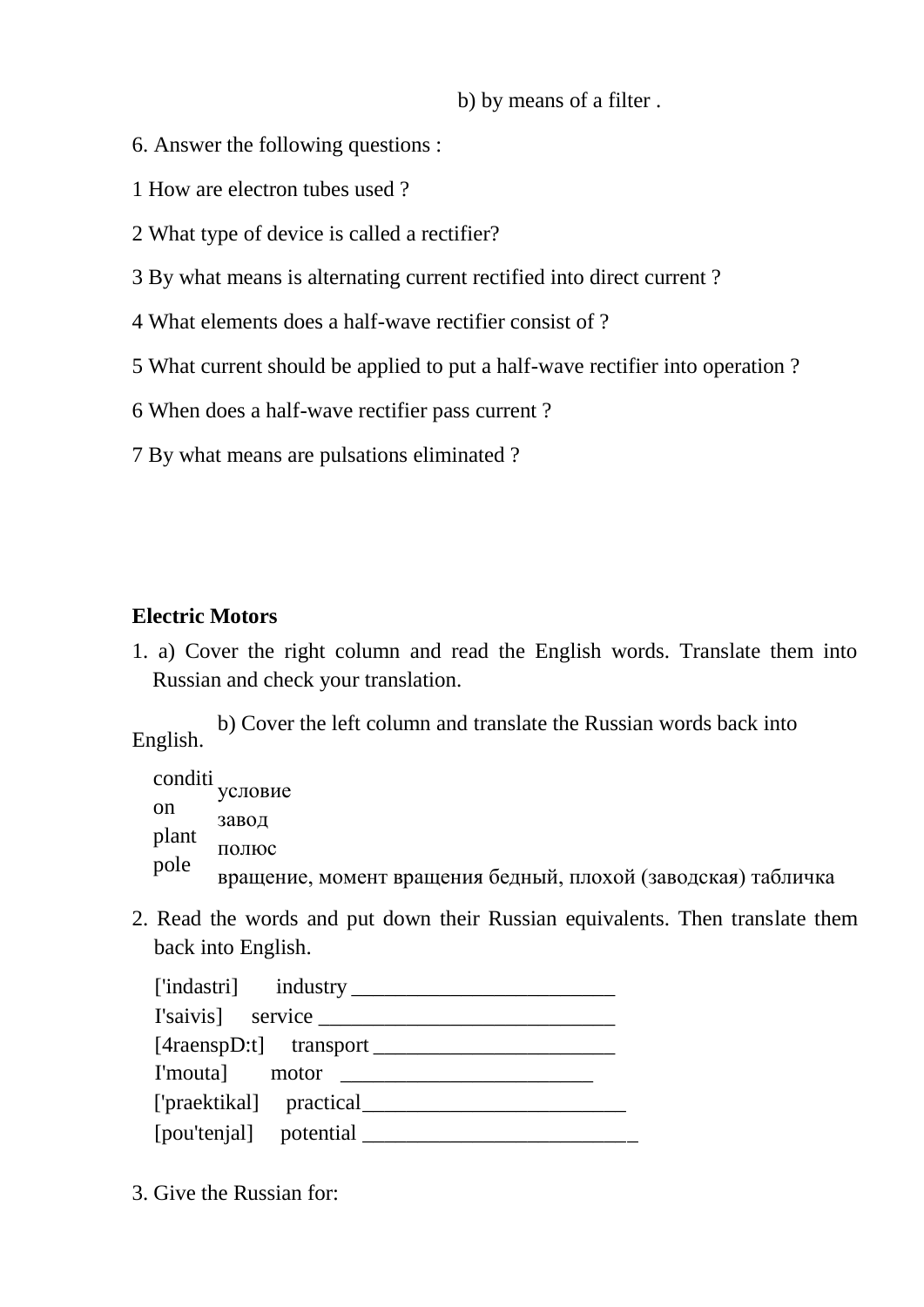| magnet pole______ |  |
|-------------------|--|
| different conduit |  |
|                   |  |
| rated torque      |  |
|                   |  |
| service life      |  |
| poor operation    |  |

4. Form adjectives and adverbs. Translate them into Russian.

| $use -$ |  |
|---------|--|
|         |  |
|         |  |
|         |  |
|         |  |
|         |  |
|         |  |
|         |  |

- 5. Answer these questions:
	- 5. What types of magnets are used in heavy industry?
	- 6. How long is motors' service life under normal conditions?
	- 7. Are motors used in every branch of industry?
	- 8. What are the main types of motors in use nowadays?

#### Electric Motors

 Motors are used for converting different forms of energy into mechanical energy.

The main part of a motor is a coil or armature. The armature is placed between the poles of a powerful magnet. When a motor is put

into operation current starts flowing through the coil (armature) and the armature starts rotating.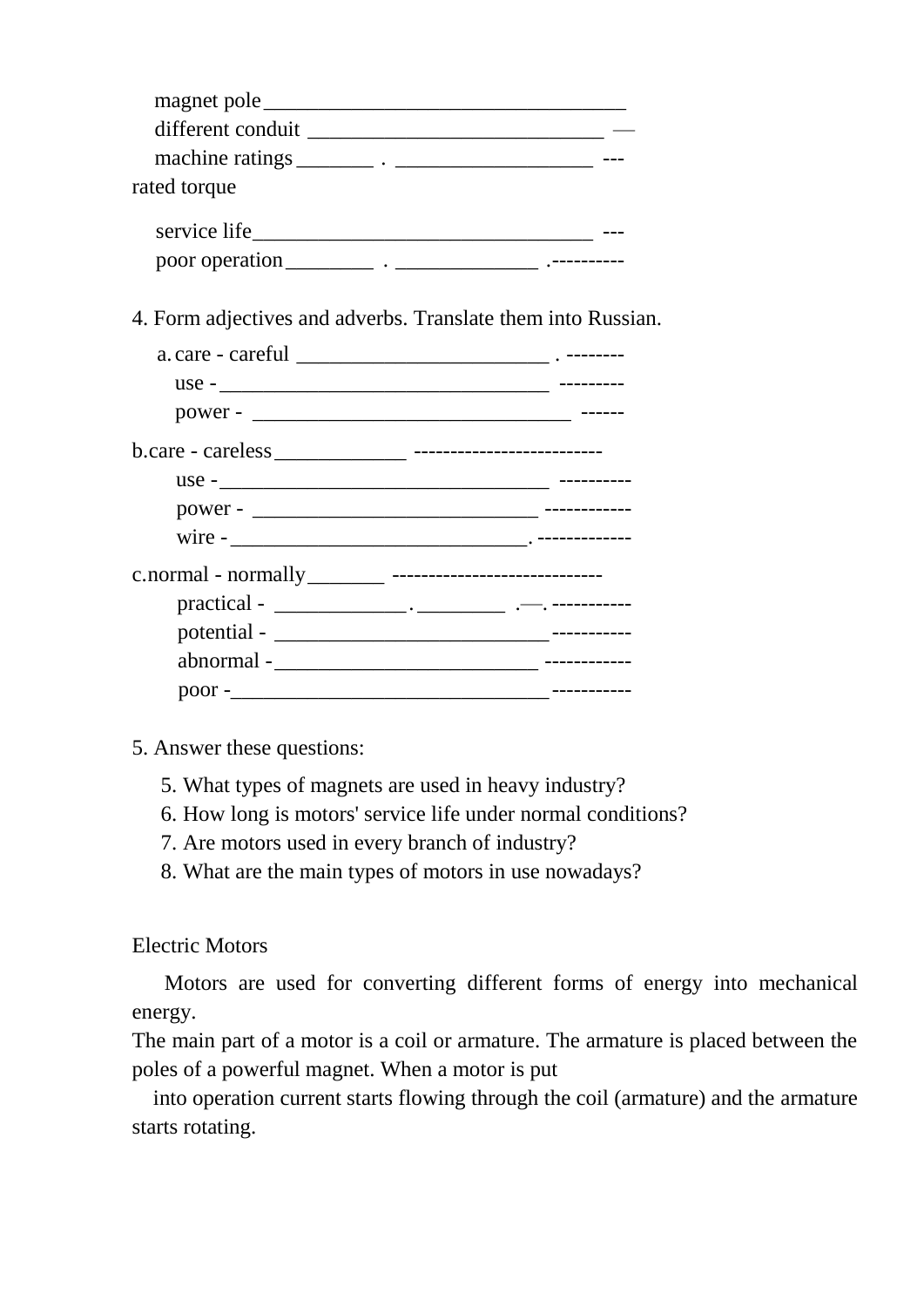Electric motors are used practically in every branch of industry, transport, and agriculture. Naturally, they are produced in many different designs. They are used in industrial plants, and operate under different conditions.

Each motor is supplied with a nameplate which bears machine ratings: output power, voltage, the rated current, the starting current, the power factor, the efficiency, and the rated torque.

These motor ratings should be taken into consideration since they are necessary for the users. On them depends the length of motors' service life, which is normally equal to about 10 years, provided that the operating conditions are normal. Naturally, under abnormal conditions the service life becomes much shorter: motors operate poorly and may have different faults.

6. Complete the sentences using the correct variant:

| 1. Motors are used      | a) for transmitting energy. |
|-------------------------|-----------------------------|
|                         | b) for converting energy.   |
| 2. Motor's main part is | a) the frame.               |
|                         | d) the armature.            |
|                         | e) the stator.              |

3.The armature is placed a) between the poles of the magnet.

b) about the poles of the magnet.

6.Motors' service life becomes a) under normal conditions, shorter b) under abnormal conditions.

7.Faulty motors operate a) normally.

b) poorly.

7. Answer these questions. Use them in a talk with your groupmate:

9. What are motors used for?

- 10.What is the motor's main part?
- 11.Where is the armature placed?
- 12.What ratings does the nameplate of a motor bear?
- 13.Under what conditions does a motor operate normally (poorly)?
- 8. Read about energy resources of today. Write three questions about the text and ask your groupmate to answer them.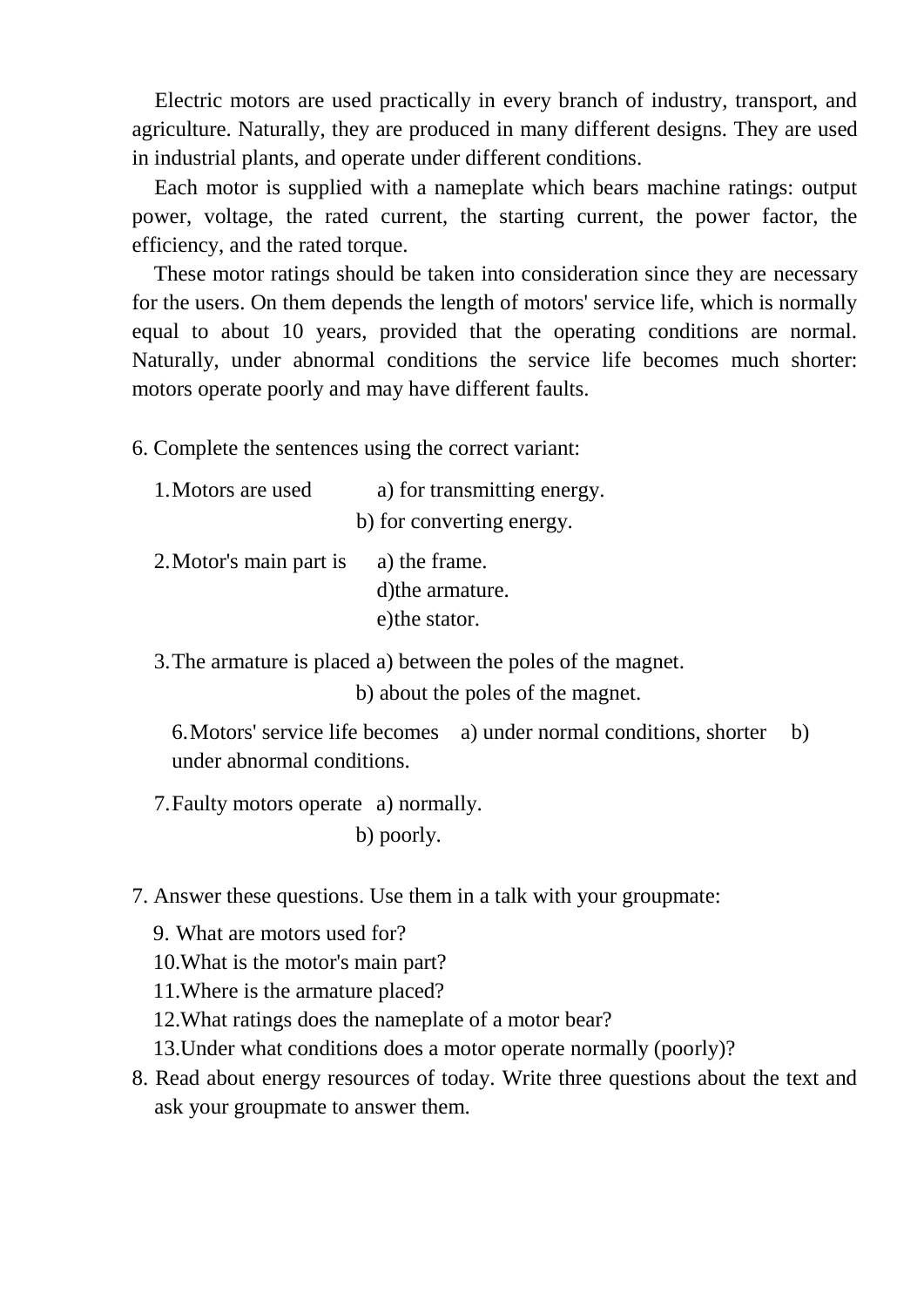#### **Energy Resources of Today**

People are energy-rich today. Solar energy is considered to be a potentially limitless source of clean energy. The waters of the world contain potential fuel in the form of a special isotope of hydrogen - deuterium. It is sufficient to power fusion reactors for thousands of years.

- 1. a) Cover the right column and read the English words. Translate them into Russian and check your translation.
	- b) Cover the left column and translate the Russian words back into English.

To repair- ремонтировать Brush- щетка

Gap- зазор, люфт

repair

slow (adj)

Spark- искра

Speed- скорость

Noise- шум

Slow- медленный

Excessive- избыточный

Check- проверка

to adjust- регулировать, подгонять

Read the words and put down their Russian equivalents:

['komju:teit9] commutator \_\_\_\_\_\_\_\_\_\_\_

['steita) stator

['routa] rotor ['kontaekt] [kan'taekt] [prouses] mtact to

3. Put down the verbs corresponding to the given nouns and translate them: t  $t$ 

4. Put down the Russian equivalents of these word combinations. Translate them back into English (orally).  $\mathcal{C}$ spar brus

air gap brush sparks \_\_\_\_\_\_\_\_\_\_\_\_\_\_\_\_\_\_\_\_\_\_\_\_\_\_\_\_\_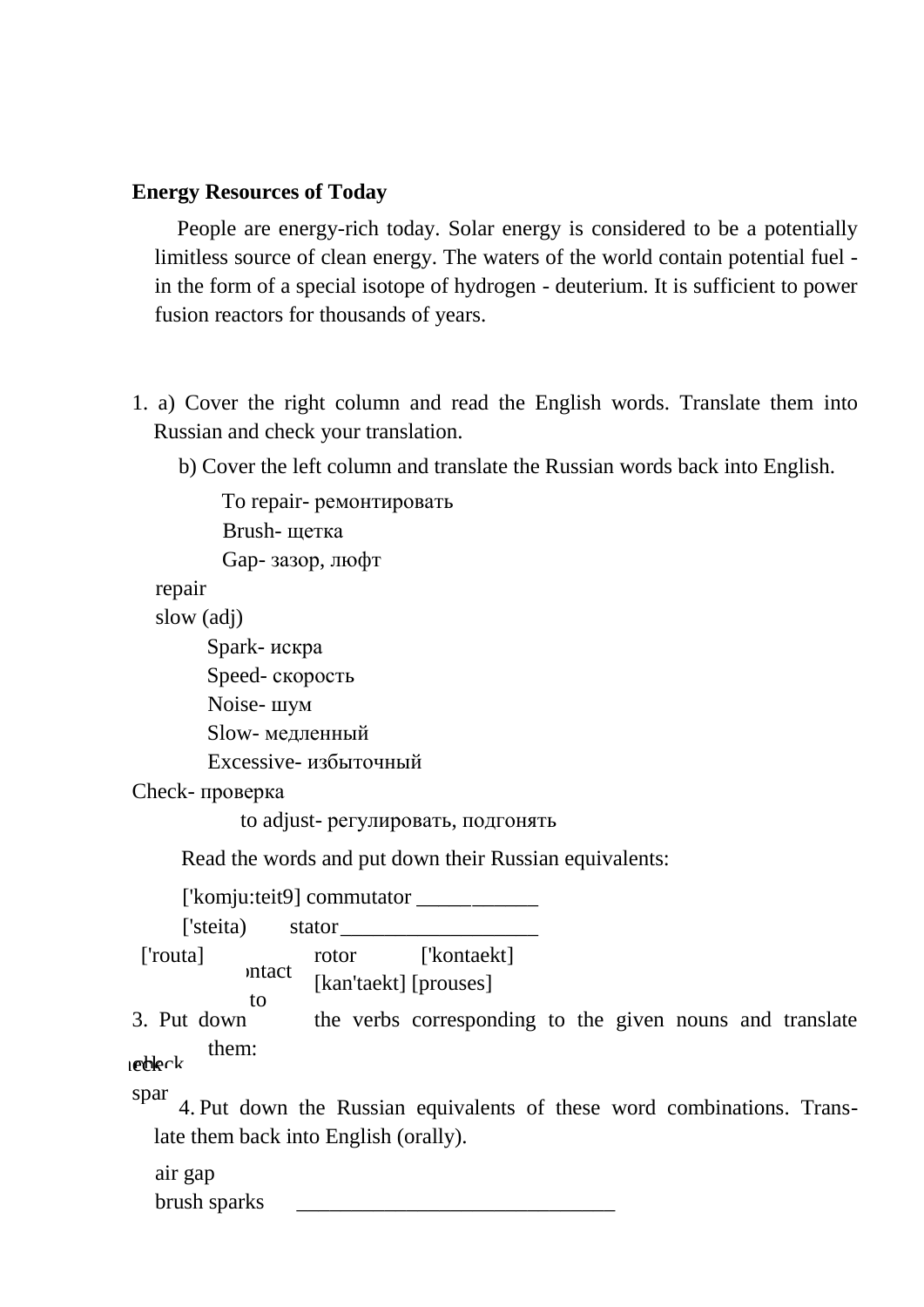slow speed excessive speed safety devices

14.Answer these questions

- 15.What do motors' faults result from?
- 16.Are there any faults that can be ignored?
- 4. What makes motors' service life shorter?
- 5. What does voltage supply stop result in?
- 6. What processes show the (dis)advantages of devices?
- 6. Are the words: spark, short, slow, brush, fault, load, test nouns? Are they verbs? Translate the sentences into Russian:

10.New motors are given a no-load and under a load tests.

- 11.When the motor is tested it should produce no abnormal noise.
- 12.In case this noise appears the motor must be disconnected.
- 13.This generator must be checked; one should give it a test.
- 14.The motor's brushes seem to be sparking. Can you see the sparks?
- 15.The windings of the coil are shorted. I have detected a short in the windings.
- 16.The armature rotates slowly; let's check it up!
- 17.The speed of rotation is too excessive; it must be slowed down.
- 18.In case the rotor brushes against the stator, the motor operates slowly. The faulty brushes should be replaced.

## **Faults of Motors and Ways of Their Repair**

Motors may have different faults. A faulty motor does not start, or, when it is started, it operates at an excessive speed.

Its brushes may spark and its windings and the commutator may be overheated and burnt. Besides, a motor may produce an abnormal noise, etc. All these and other faults should be detected and repaired.

| Possible causes of faults               | Ways of repair        |  |
|-----------------------------------------|-----------------------|--|
| 1. Fuses are faulty.                    | 1. Replace the fuses. |  |
| 2. Motor is overloaded.                 | 2. Reduce motor       |  |
|                                         | load.                 |  |
| 3. Circuit in armature winding $ 3$ .   | Repair<br>the         |  |
| has an open.                            | armature winding.     |  |
| In case the motor, when started, stops: |                       |  |
| 1. Rheostat is shorted.                 | 1. Check the rheostat |  |
|                                         | and repair it.        |  |

In case the motor does not start it may have different faults (see the table):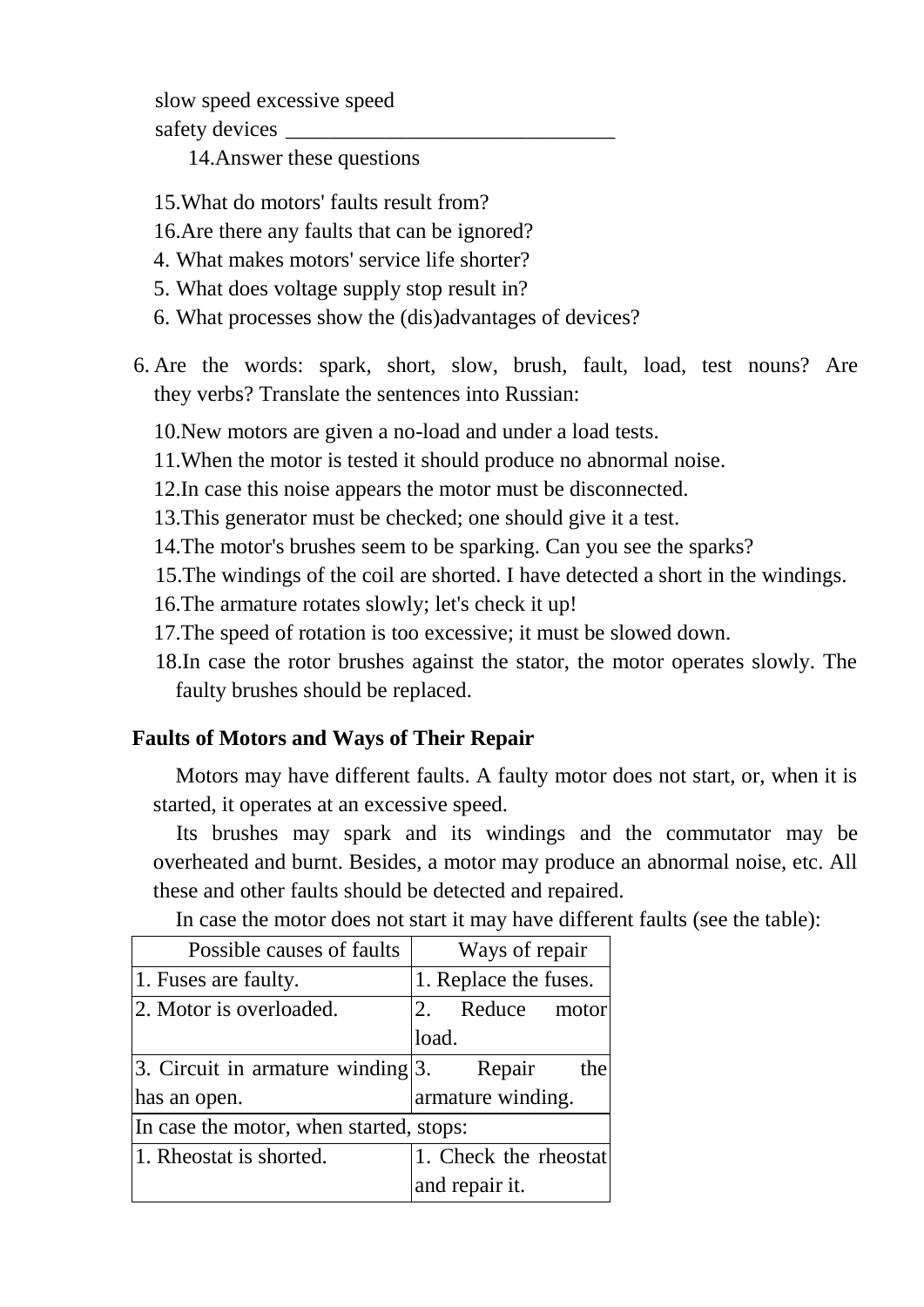| 2. Rheostat switches from one 2. Slow down           |                       |
|------------------------------------------------------|-----------------------|
| position to another.                                 | operation of rheostat |
|                                                      | handle.               |
| Brushes may spark in case:                           |                       |
| 1. Motor is overloaded.                              | 1. Reduce the load    |
|                                                      | and remove overload.  |
| 2. Brushes are in poor 2. Replace                    | the                   |
| condition.                                           | brushes.              |
| 3. Pressure is low.                                  | 3. Adjust<br>the      |
|                                                      | pressure.             |
| 4. Pressure is excessive.                            | 4. Adjust<br>the      |
|                                                      | pressure.             |
| In case the armature winding is overheated:          |                       |
| 1. Motor is overloaded.                              | 1.<br>Remove<br>the   |
|                                                      | overload.             |
| 2. Ventilation fails to operate 2. Check for slowing |                       |
| properly.                                            | down the speed of the |
|                                                      | motor.                |
| In case of abnormal motor speed:                     |                       |
| 1. Motor is overloaded.                              | 1. Reduce the load.   |
| 2. Rotor circuit has poor 2. Repair the shorting     |                       |
| contact.                                             | mechanism.            |
| In case rotor brushes against stator:                |                       |
| Rotor brushes against stator.   Adjust air gap.      |                       |

| Circuit components                         | Symbols |
|--------------------------------------------|---------|
| Electric energy source                     |         |
| D.c. generator                             |         |
| D.c. motor                                 |         |
| Chemical power source (primary or storage) |         |
| cell)                                      |         |
| Electric lamp                              |         |
| Electric connection, removable<br>and      |         |
| permanent                                  |         |
| Switches, single- and double-pole          |         |
| switches                                   |         |
| Fuse                                       |         |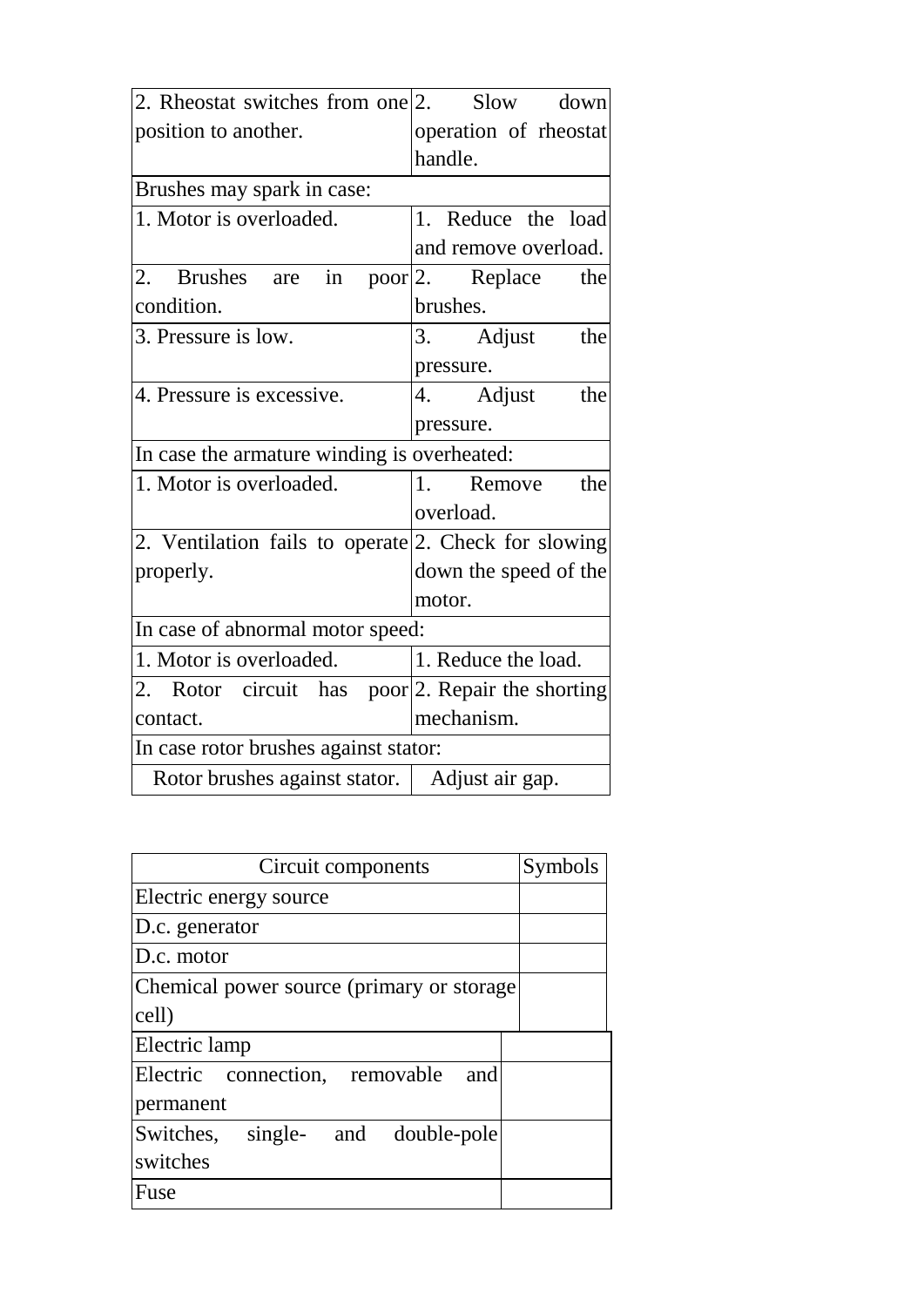| Load, resistor                 |  |
|--------------------------------|--|
| Safety earthing system         |  |
| Rheostat, or variable resistor |  |
| Transformer, air-core T,       |  |
| iron-core T                    |  |
| Capacitor, fixed C, variable C |  |

Complete the sentences using the correct variant:

- 1. A motor with a fault a) operates normally. b) operates poorly.
- 2. Motor brushes spark in case a) they are in normal conditions. b) they are in poor conditions.
- 3.Burnt commutator should be a) replaced.
	- b) repaired.
- 4.Brushes may spark in case a) pressure is low.
	- b) pressure is excessive.
- 5.Air gap is adjusted in case a) the rotor brushes against the stator. b) the stator brushes against the rotor.
- 8. Answer these questions:
	- 9. When does a motor operate poorly?
	- 10.What should be done in case the motor is overloaded?
	- 11.What should be done in case the fuses are faulty?
	- 12.What should be done in case the rheostat is shorted?
	- 13.What should be done in case the brushes spark?
	- 14.What should be done in case the pressure is low?
	- 15.What should be done in case the ventilation does not operate?
	- 16.What should be done in case the rotor brushes against stator?
	- 9. Say a few words about your electrical engineering laboratory. Are there any faulty devices in it? Have a talk with your groupmate about the faults and the ways to repair them.
- 10. You know that all electrical devices and installations are constructed of a certain number of components. To these components belong electric power11. Draw schemes of circuits and devices constructed from these components. Have a talk with your groupmates about them: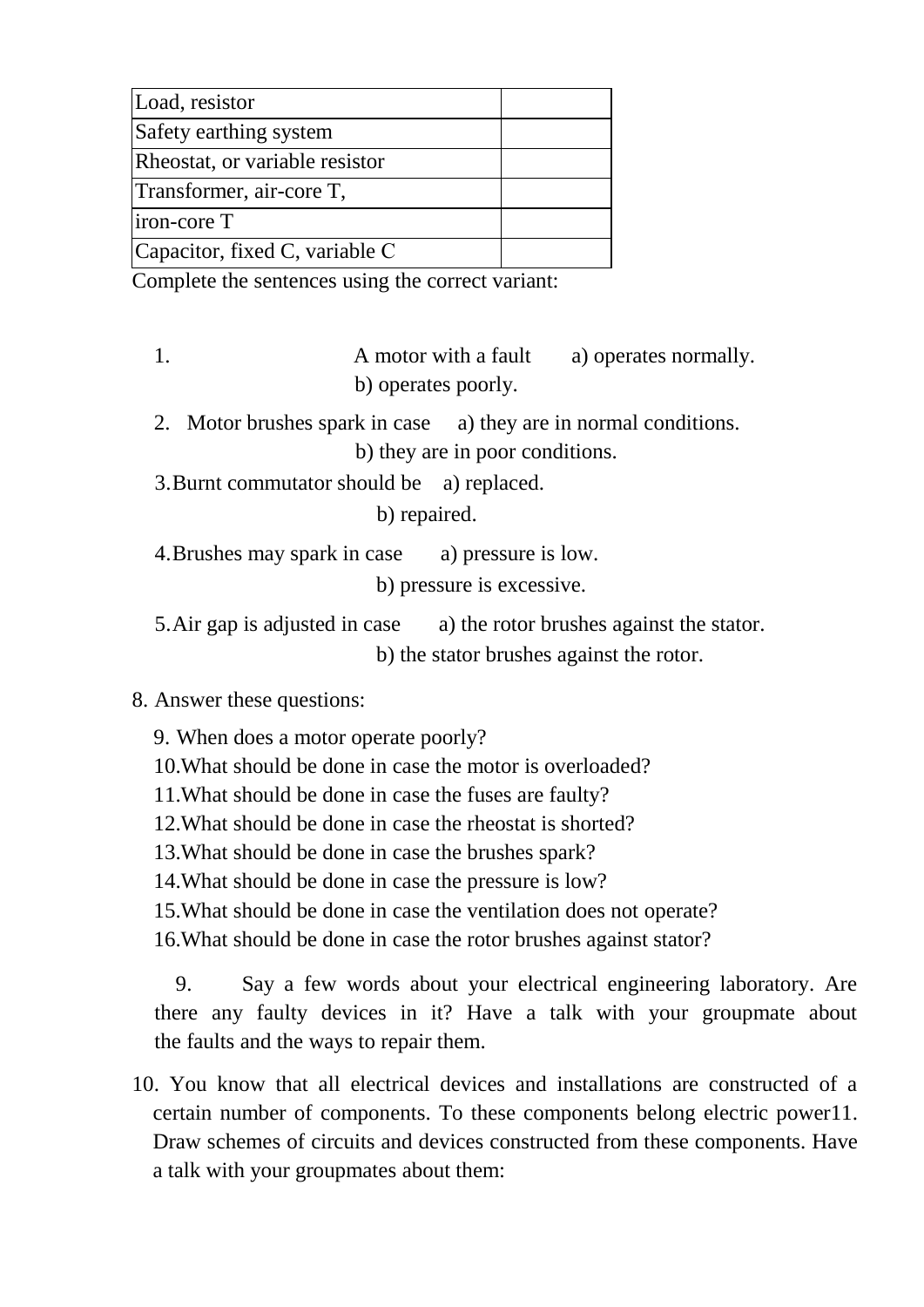Connect four resistors, two voltage sources and a switch in series. Speak about the construction and the operation of the circuit.

Connect several resistors and cells in series-parallel. Suppose that one of the resistors gets open; what does it result in? Suppose that a whole set gets open. What does it result in?

Measure the value of current (voltage, power, resistance) in the circuit. Use proper meters. Speak about the way you connect the meters to the circuit.

Take the proper components and construct an earthing protection system. Draw its scheme. Speak about its operation.

Draw a scheme of a thermal relay. What components are necessary for it?

Draw a scheme of an overhead transmission line. Speak about its operation. What are its possible faults?

.Draw a scheme of a substation. Speak about its operation and about its possible faults. What are the ways of their repair?

## **Electric Power Consumers and Power Systems**

- 5. a) Cover the right column and read the English words. Translate them into Russian and check your translation.
	- b) Cover the left column and translate the Russian words back into

to achieveдостигать

| to Belong $(to)$        |                  | принадлежать, относится (к)       |
|-------------------------|------------------|-----------------------------------|
| to feed                 | снабжать, питать |                                   |
| to determine определять |                  |                                   |
| to relate               |                  | относится (к), быть связанным (с) |
| predominant             |                  | преобразовывающий                 |
| graph                   |                  | кривая, график                    |
| nationaleconomy         |                  | народное хозяйство                |

6. Read the words and put down their Russian equivalents. Then translate them back into English (orally).

Characteristic - Municipal to electrify hydro period–

7. Distribute the words below into three columns: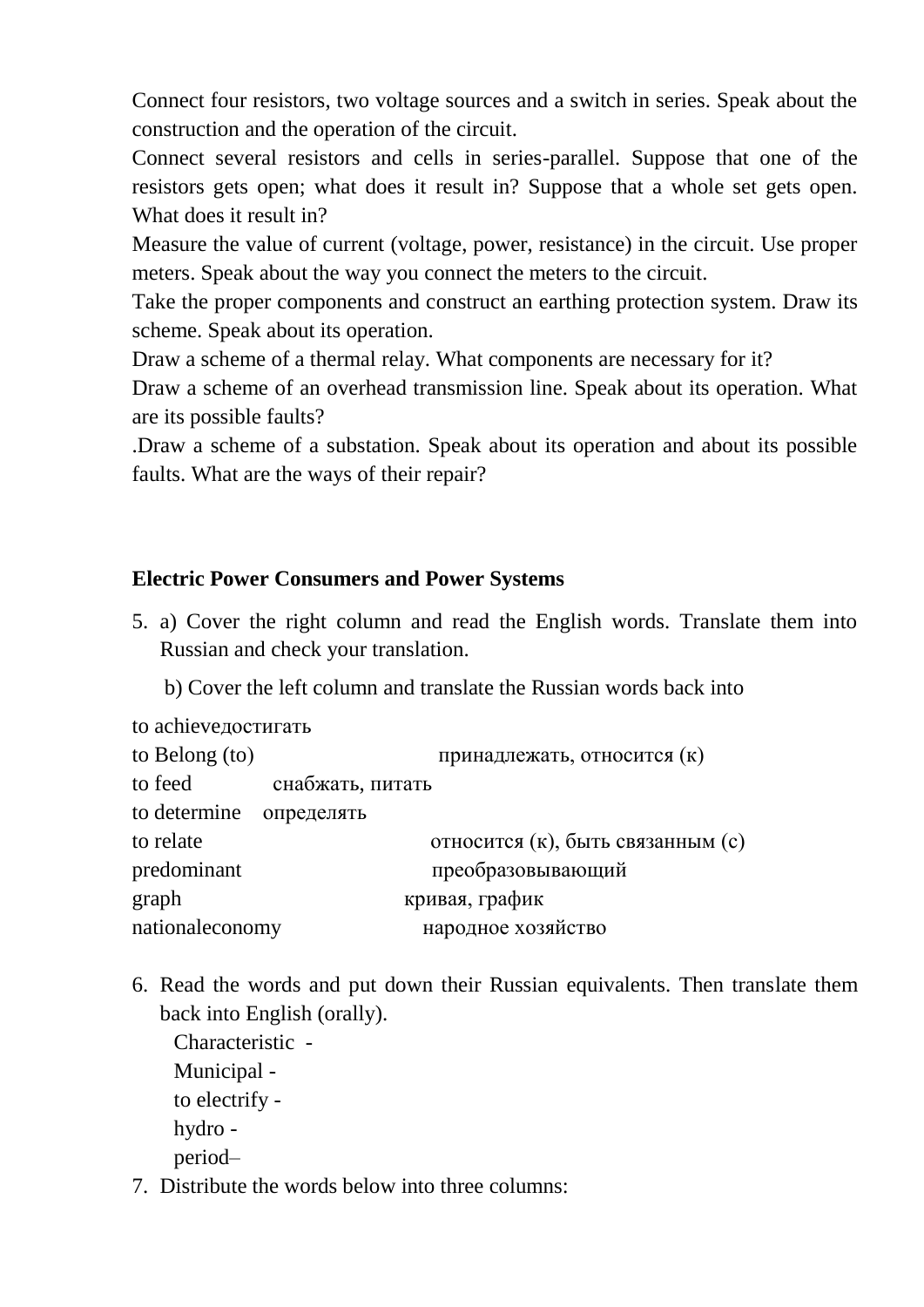utilizer, protect, distribution, utilize, protection, distributor, consumption, consume, utilization, consumer

8. Put down the Russian equivalents of these word combinations. Translate them back into English (orally).

a. load graph lighting load

power load

b. power utilizing devices parallelly operating plants enterprises utilizing power

5. Complete the sentences translating the words in brackets:

1.Water-turbine (заводы) are called hydroturbines.

2.Load graph (определяет) the operating load (условия).

3.Economical(потребление) of electric power (достигается) by interconnected operation of power plants.

Electric Power Consumers and Power Systems

An electric power consumer is an enterprise utilizing electric power. Its operating characteristics vary during the hours of day, days and nights, days of week and seasons.

All electric power consumers are divided into groups with common load characteristics. To the first group belong municipal consumers with a predominant lighting load: dwelling houses, hospitals, theatres, street lighting systems, mines, etc.

To the second group belong industrial consumers with a predominant power load (electric motors): industrial plants, mines, etc.

To the third group belongs transport, for example, electrified railways. The fourth consists of agricultural consumers, for example, elec- trotractors.

..The operating load conditions of each group are determined by the load graph. The load graph shows the consumption of power during different periods of day, month, and year. On the load graph the time of the maximum loads and minimum loads is given.

Large industrial areas with cities are supplied from electric networks fed by electric power plants. These plants are interconnected for operation in parallel and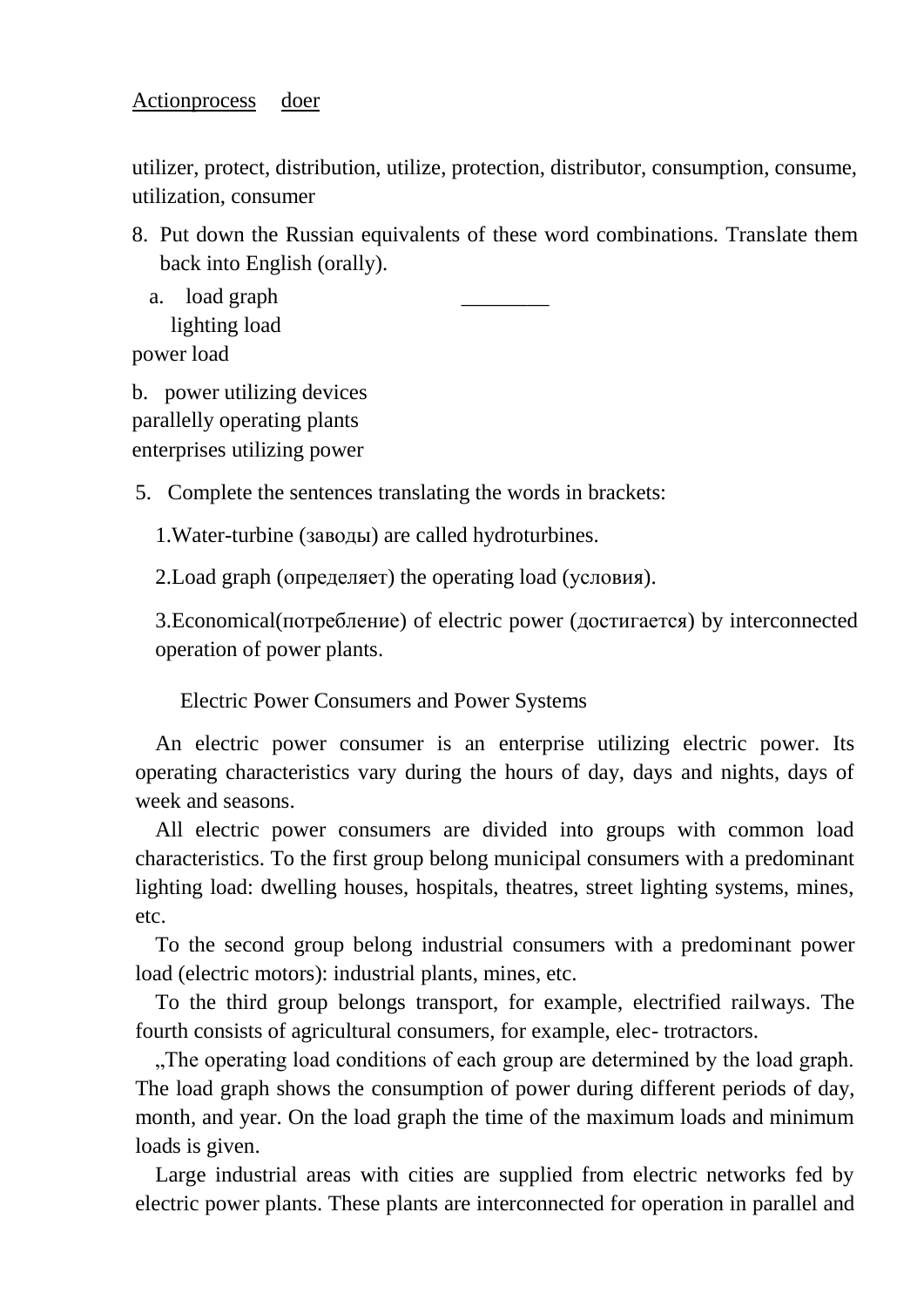located in different parts of the given area. They may include some large thermal and hydroelectric power plants.

The sum total of the electric power plants, the networks that interconnect them and the power utilizing devices of the consumers, is called a power system. All the components of a power system are interrelated by the common processes of protection, distribution, and consumption of both electric and heat power.

In a power system, all the parallelly operating plants carry the total load of all the consumers supplied by the given system.

 The building up of a power system is of great importance for the national economy. An economical utilization of the power plant installations and of the sources of power is achieved by interconnected operation of a series of power plants in a common power distribution system.

**4.** Answer these questions:

1.What enterprises are called electric power consumers?

- 2.When do their operating characteristics vary?
- 3.What consumers belong to the four different groups?

4.What conditions does the load graph determine?

5.What type of system is called a power system?

- 6. What processes interconnect the components of a power system?
- 7. In what way is an economical utilization of power installations achieved?
- 7. Describe a power system and its operation.

#### **Substations**

1.a) Cover the right column and read the English words. Translate them into Russian and check your translation.

b) Cover the left column and translate the Russian words back intoEnglish.

Auxiliary - вспомогательный, добавочный

Breaker - выключатель, прерыватель

Busbar-собирательнаяшина

Feeder-фидер

Flexible-гибкий

Tocomprise-включатьвсебя

Todistribute-распределять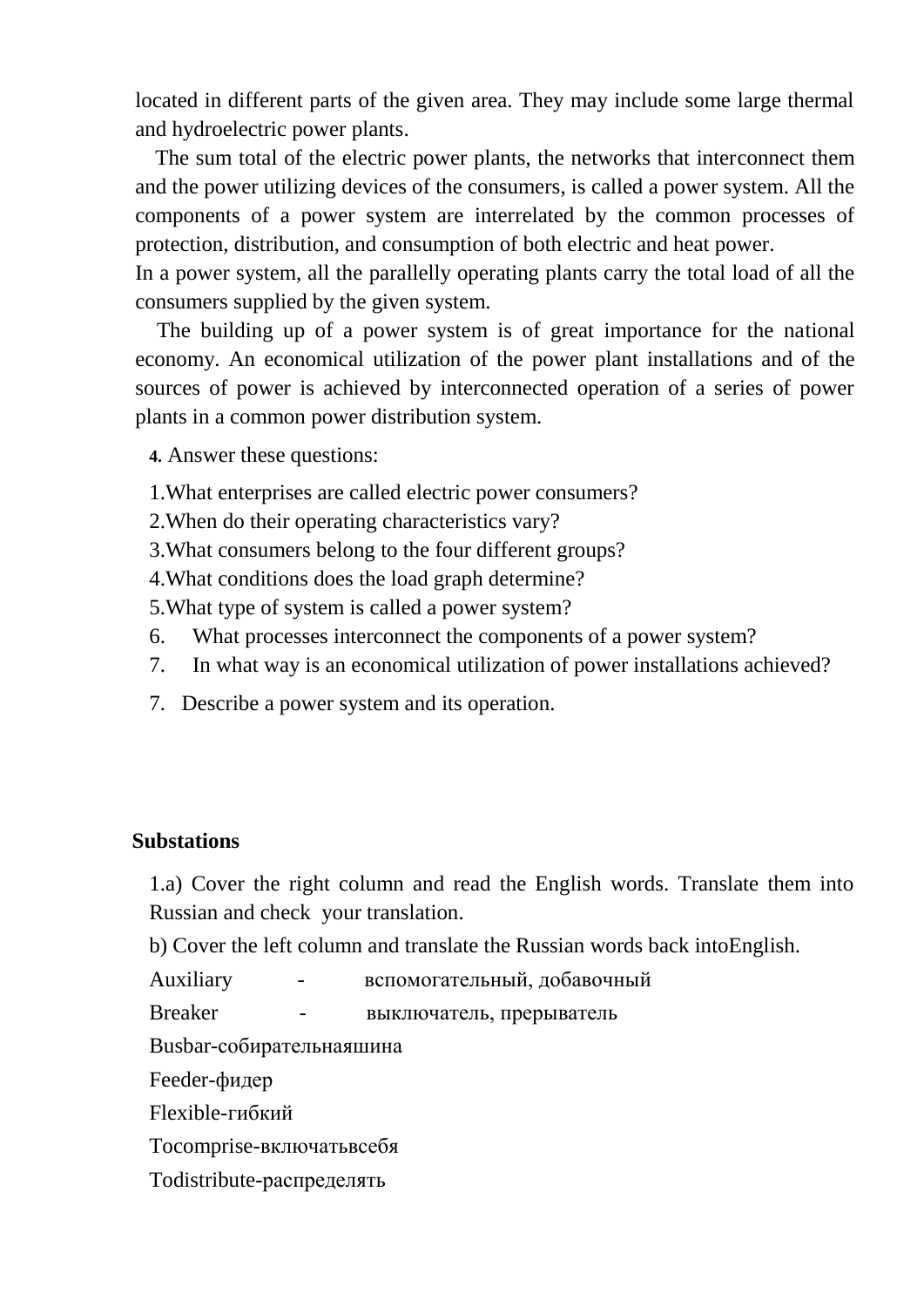As … to-чтокасается Aswellas-так же, как и

2. Put down the Russian equivalents of these word combinations. Translate them back into English (orally).

circuit breaker

auxiliary units

distributioncentre

flexible construction

reliable operation

switch gear bus

hydraulic as well as solar sources of energy

as to phase-word motors

3. Fill in as well as, as to and translate the sentences:

1. Excessive starting current may result in fluctuations in the voltage ... in other faults of the motor.

2. ... A.C. motors they are subdivided into single- and three-phase motors.

**Substations** 

A substation is designed to receive energy from a power system, convert it and distribute it to the feeders. Thus a substation serves as a distribution centre. Substations feed (supply) various consumers provided that their basic load characteristics are similar. Therefore the energy is distributed without transformation of the voltage supplied.

Common substations comprise isolators, switchgear buses, oil circuit breakers, fuses, power and instrument transformers and reactors.

Substations are classed into step up and step down ones. The step up substation includes transformers that increase the voltage. Connected to the busbars of the substation are the power transmission lines of power plants of the system.

As to step down substations, they reduce the voltage to 10 or 6 kV. At this voltage the power is supplied to the distribution centres and to the transformer substations of power consumers.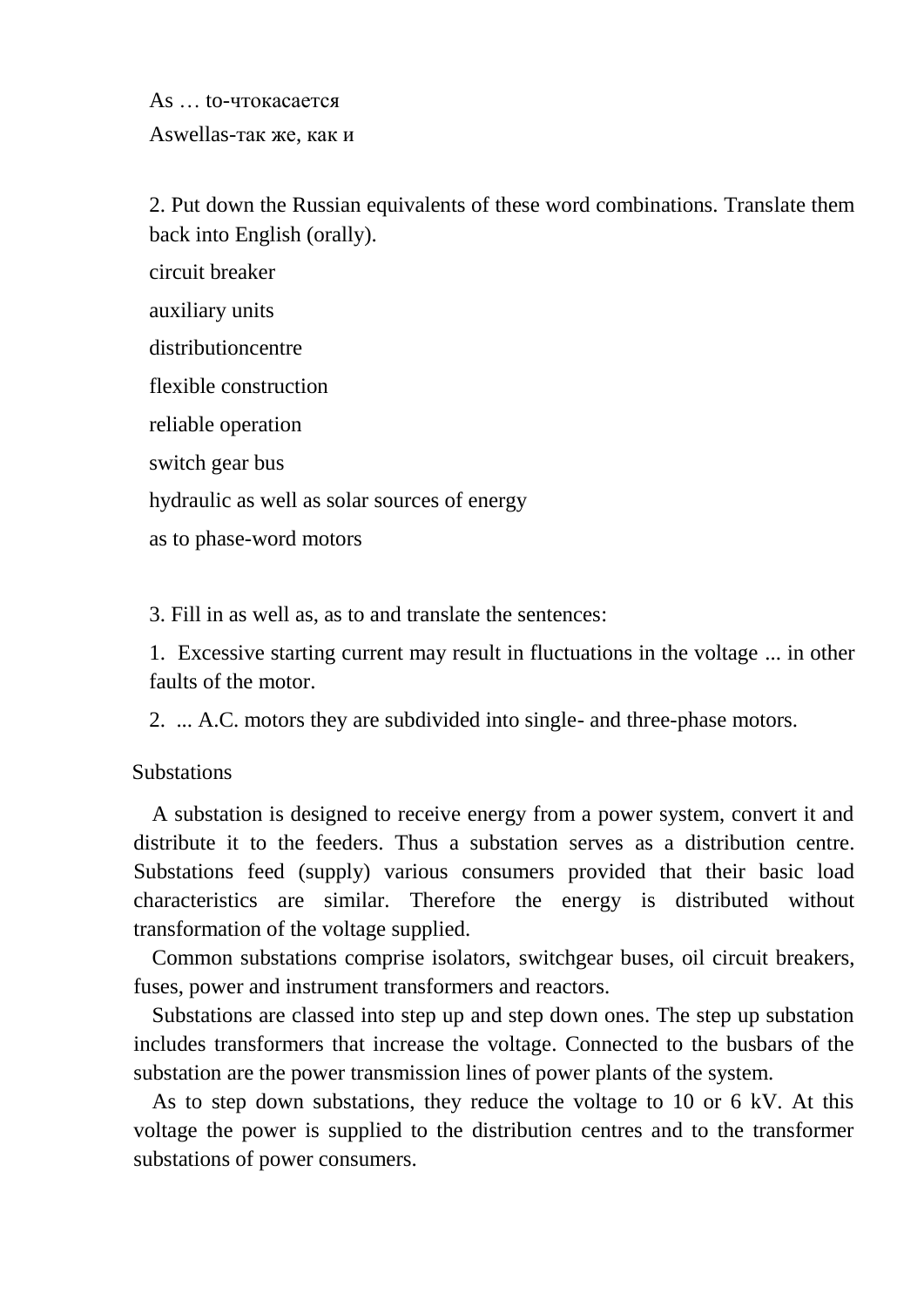A transformer substation serves for transmitting and distributing electric power. It comprises a storage battery, control devices and auxiliary structures.

Transformer substations are classed into indoor and outdoor; both types are used for feeding industrial enterprises. Compared to other types of substations, transformer substations have certain advantages.

They have flexible construction and easy and reliable operation. In case of a fault in the left-hand section, the main circuit breaker opens while the normally open section circuit breaker closes and puts the voltage of the section to normal. Power from a substation is delivered to distribution centres.

4. Complete the sentences using the correct variant:

1.A substation serves

a) to consume energy.

b) to distribute energy.

c) to convert energy.

2.A substationfeedsconsumers

a)with various load characteristics.

b) with similar load characteristics.

3. The lines of power plants are connected

a) to the busbars.

b) to the switchgear.

4. A substation comprises

a) the main elements.

b) the main and auxiliary elements.

5.Flexibleconstructionis

a) an advantage.

b) a disadvantage.

5.Pair work. Put these questions to your groupmate, and ask him/her to answer them.

- 1.What does a substation serve for?
- 2. What type of consumers does a substation feed?
- 3. What parts are the power transmission lines connected to?
- 4. What components does a substation comprise?
- 5 . What types are substations classed into?
- 6. What are advantages of a transformer substation?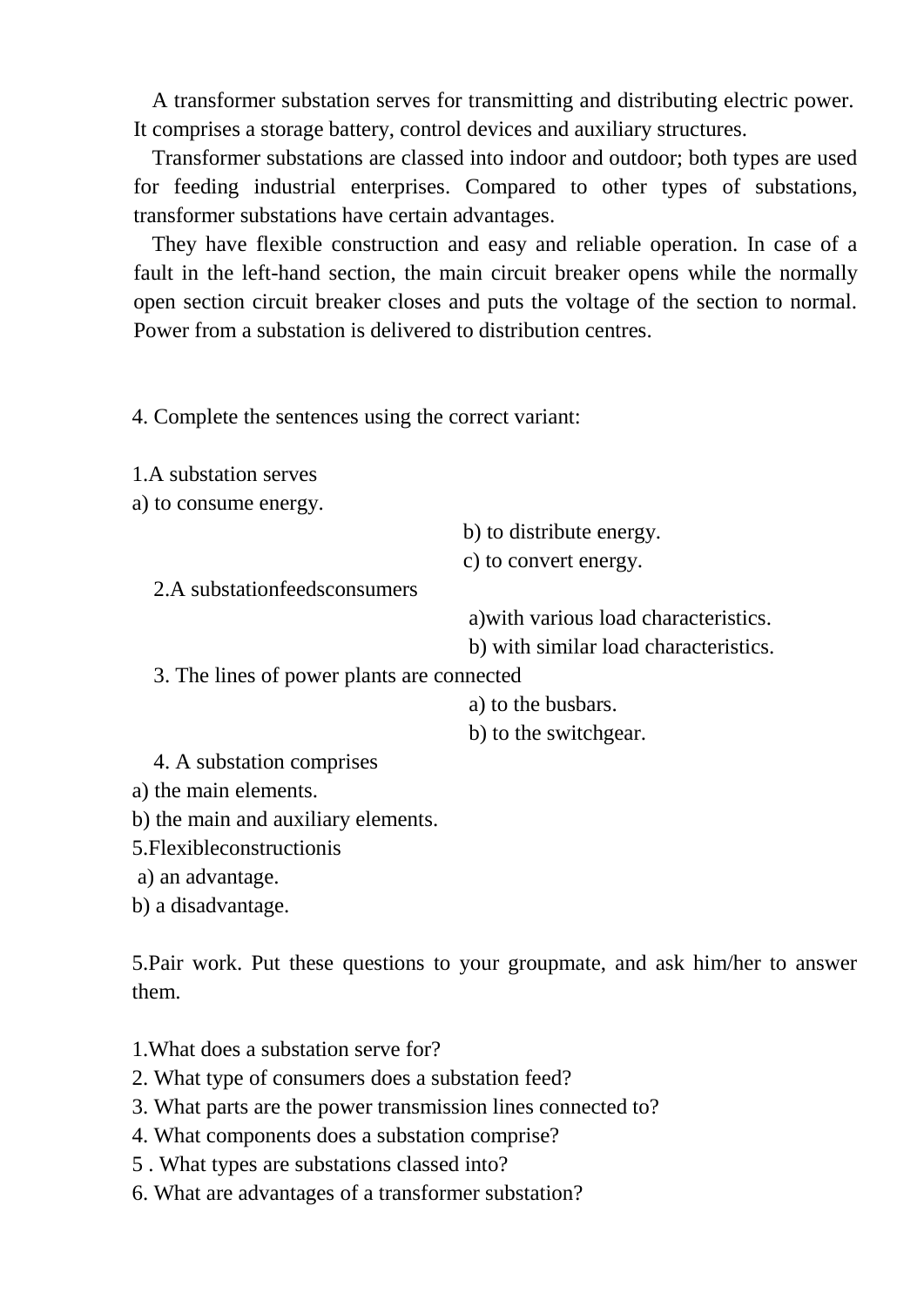# **Hydroelectric Power Plants**

- 3. a) Cover the right column and read the English words. Translate them into Russianand check your translation.
- b) Cover the left column and translate the Russian words back into English

| blade        |           | лопасть              |
|--------------|-----------|----------------------|
| level        | - уровень |                      |
| magnitude    | -величина |                      |
| head         |           | (зд.) верх, верхушка |
| plant        |           | станция, завод       |
| runner       |           | ротор                |
| shaft        |           | привод, вал          |
| torotate     |           | вращать(ся)          |
| to influence | -ВЛИЯТЬ   |                      |
| to fluctuate |           | колебаться           |

4. Put down the Russian equivalents of these word combinations.Then translate them back into English (orally).

| runner blade                |  |
|-----------------------------|--|
| turbine runner              |  |
| turbine shaft               |  |
| water level                 |  |
| water head                  |  |
| large capacity power plant  |  |
| magnitude of the water head |  |
| daily inflow of water       |  |
| turbine runner shaft        |  |

#### Hydroelectric Power Plants

Hydroelectric power plants are built on rivers. Large-capacity; hydroelectric power plants are commonly located at considerable distances from the consumers of electric power.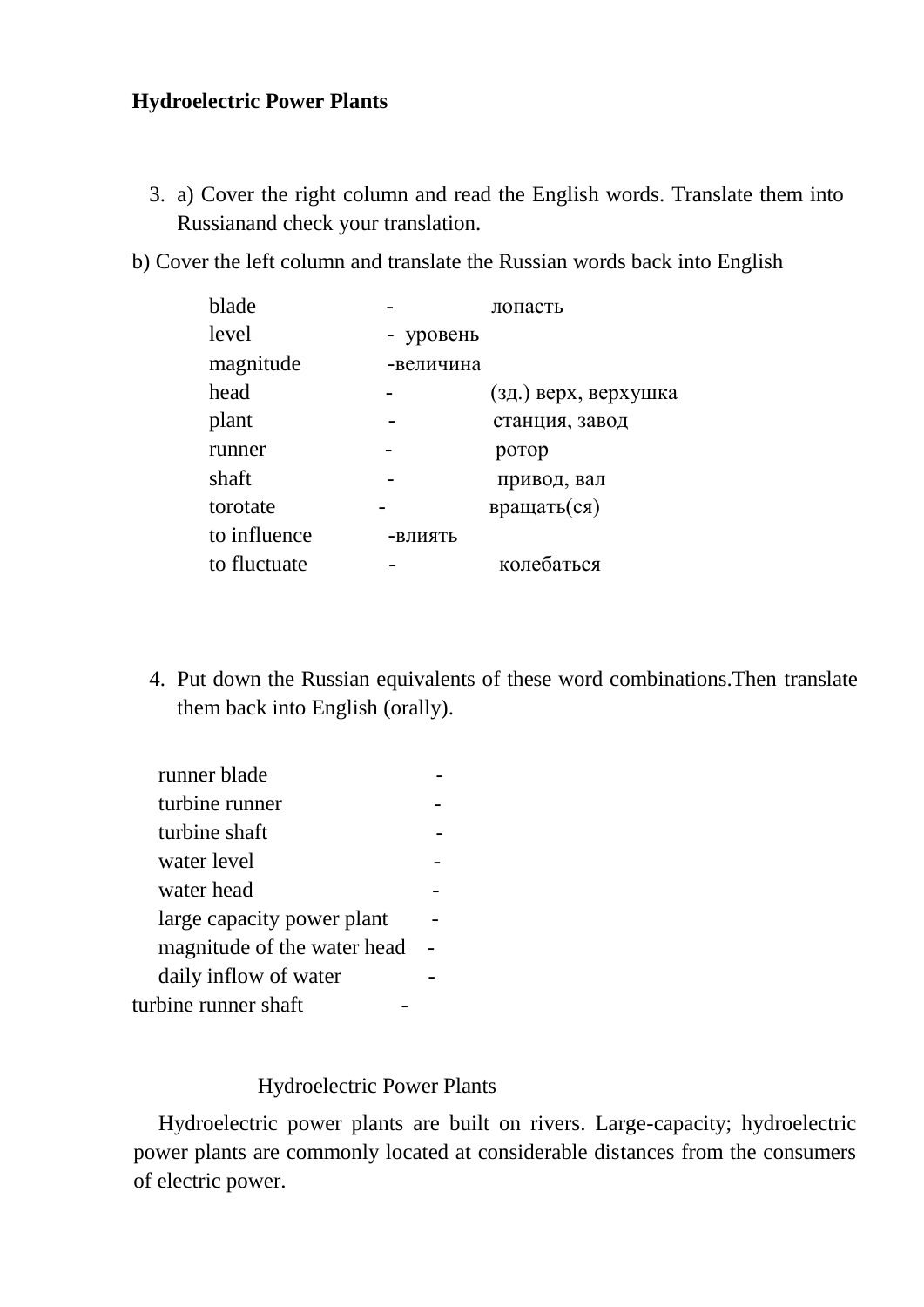The production process at these plants is rather simple: the water flows into the hydroturbine runner, acts upon the runner blades-and rotates the runner and the turbine shaft.

The generator shaft is connected to the turbine runner shaft. The difference in the water level influences the power capacity of a plant, i.e. the magnitude of the water head and the daily inflow of water fluctuates considerably according to the season.

The production process is different at power plants of different constructions and of different kinds. In atomic power plants, for example, it is not so simple as in hydroelectric plants.

- 3. Complete the sentences using the correct variant:
- 1.Hydroelectricpower plantsare built.
- a) on rivers.
- b) onwaterfalls

2.Large-capacity power plantsare located.

a) at a short distance from consumers of power.

b) at a considerable distance from consumers of power.

3.The production process at theplants

a) is very complex.

- b) is rather simple.
- 4. The power capacity of aplant
- a) remains constant.
- b) changes considerably.
- c) is influenced by the difference in the water level.
- 5.The daily inflow of water
	- a) fluctuates according to the consumption.
	- b) fluctuates according to the season.

#### 6.The production process

- a) depends upon the construction of the plant.
- b) is the same at power plants of different constructions.